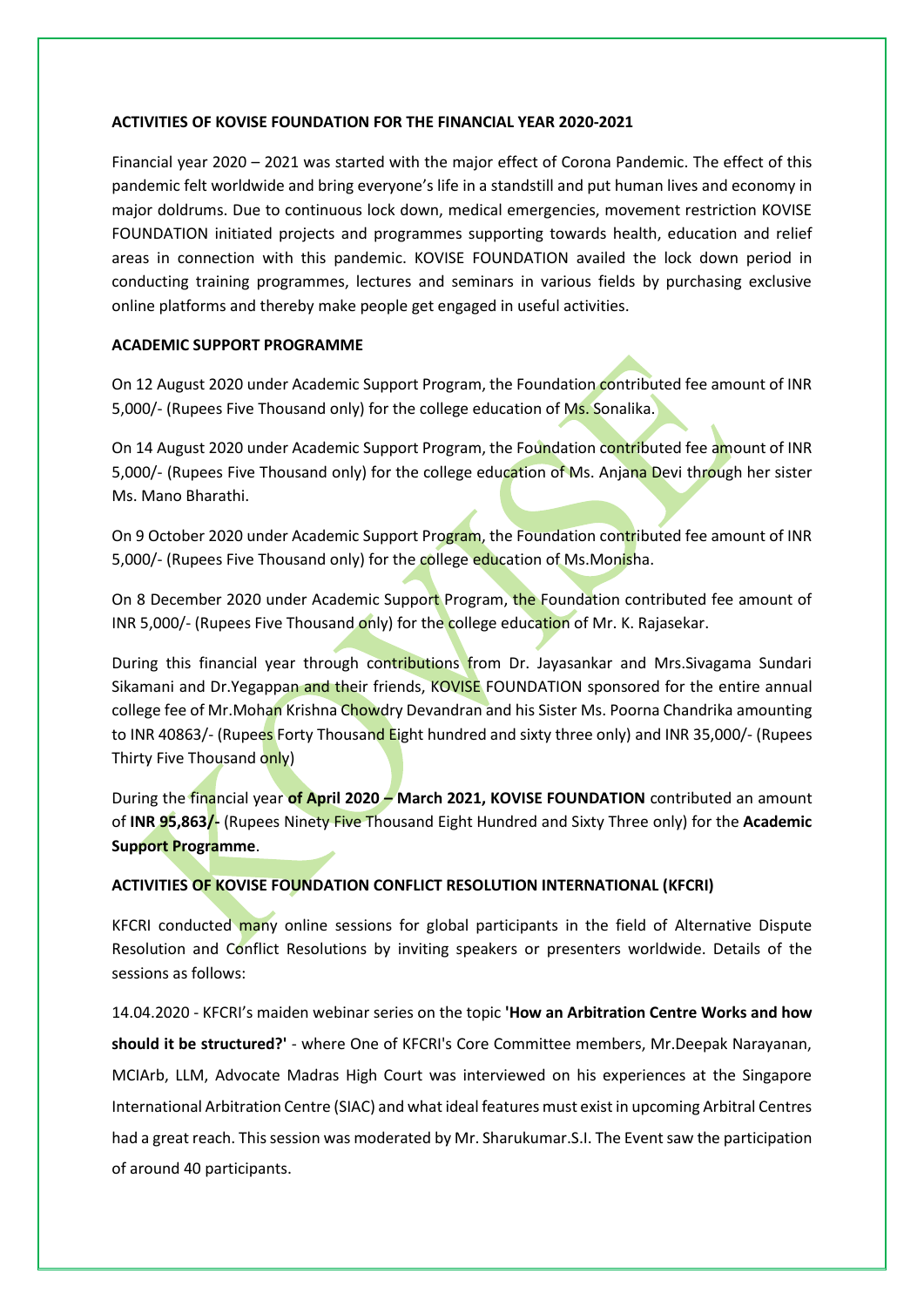21.04.2020 - KFCRI under the guidance of the Project Advisor, Mr. Inbavijayan Veeraraghavan FICA, PAP-KFCRI, FCIArb (UK), successfully conducted a Webinar on the Topic **'Effective Arbitration Clauses'**. The Panelist leading the webinar was Mr. Francis Xavier, PBM, C.ARB. He is a Senior Counsel at the Supreme Court of Singapore, The President of the Inter-Pacific Bar Association and the Chartered Institute of Arbitrators (UK), and an Advisory Board Member of KFCRI as well. The session was moderated by Mr.Sharukumar, a Managing Committee member of KFCRI. More than 374 participants registered for the event and around 146 participants attended the live event.

23.04.2020 – KFCRI under the guidance of the Project Advisor, Mr.V.Inbavijayan conducted a Webinar on the Topic **'How to become an Arbitration Practitioner?**'. The Panelist leading the webinar was Mr.Arran Dowling Hussey FCIArb, F.MIArb who is a Barrister, Adjudicator, Arbitrator & Accredited Mediator in Dublin, Republic of Ireland. He is the Co-editor of Construction, Engineering & Energy Law Journal of Ireland and he is an Advisory Board Member of KFCRI as well. The session was moderated by Mr. G.S.Suvethan, a Managing Committee member of KFCRI. More than 400 participants registered for the event and around 180 participants attended the live event.

25.04.2020 – KFCRI under the guidance of the Project Advisor, Mr.V.Inbavijayan the institution will be conducted a Webinar on the Topic **'Human Resources in arbitration: Ethics of Parties and Arbitrators, How to Fight Against Guerrilla Tactics in Arbitration**.' The Panelist leading the webinar was D.Nathalie Najjar Senior Partner, Ibrahim Najjar Law Firm. She is the Chairman of the Arbitration Commission of the International Chamber of Commerce, Lebanon, the General Secretary of the Lebanese Review of Arab & International Arbitration and she is an Advisory Board Member of KFCRI as well. The session was moderated by Ms. Krithika R. Bhandari, a Research Associate of KFCRI. Around 282 participants registered for the event and around 169 participants attended the live event.

30.04.2020 – KFCRI under the guidance of the Project Advisor, Mr. Inbavijayan Veeraraghavan FICA, PAP-KFCRI, FCIArb (UK), successfully conducted a Webinar on the topic **'What makes a Good Commercial Mediator?**'. The Panelist leading the webinar was Dr.Christopher To. He is the Chairman of the Hong Kong Institute of Directors, is the Past Chairman of the CIArb (East Asia Branch) and he is an Advisory Board Member of KFCRI as well. The webinar was moderated by Mr.Shanmuga Dev, a Managing Committee Member of KFCRI. More than 492 participants registered for the event and around 159 participants attended the live event.

08.05.2020 – KFCRI under the guidance of the Project Advisor, Mr. Inbavijayan Veeraraghavan FICA, PAP-KFCRI, FCIArb (UK), successfully conducted a Webinar on the topic **'ODR / Virtual Arbitration in**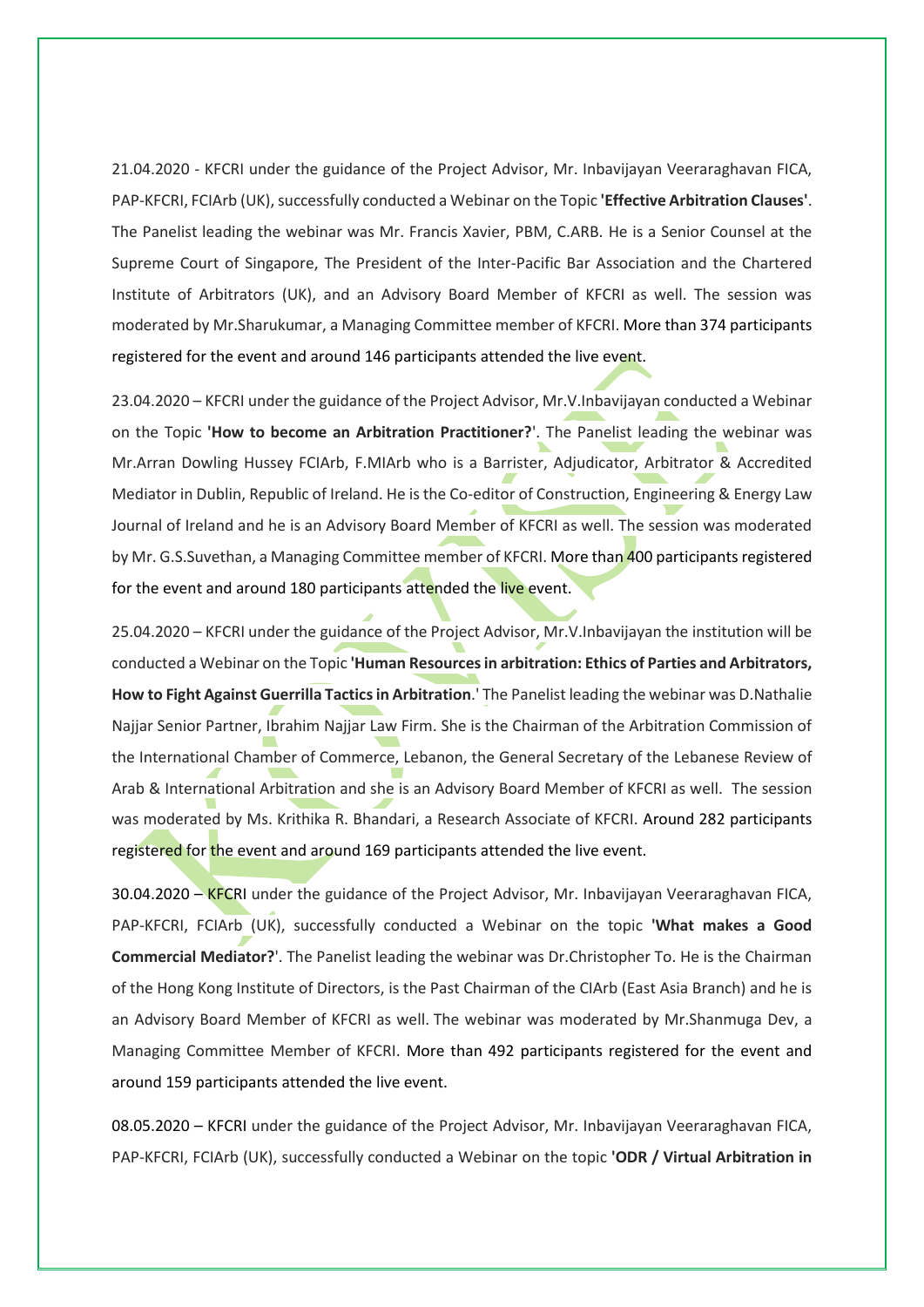**AFRICA'**. The Panelist leading the webinar is Ms. Madeline Kimei, MCIArb -UK. She is a renowned Africa -based legal industry futurist adopting tech- legal solutions such as iResolve™️. She can be seen in various roles such as an Advocate, Arbitrator, Mediator, Dispute Resolution Strategist, and as an ODR Expert. She is also the President of Tanzanian Institute of Arbitrators (TIArb), Chairperson of the Africa-Asia Mediation Association (AAMA), and Member (Tanzania) at the ICC International Court of Arbitration. The session was moderated by Ms. Sri Nikila, Managing Committee members of KFCRI. More than 401 participants registered for the event and around 136 participants attended the live event.

15.05.2020 – KFCRI under the guidance of the Project Advisor, Mr. Inbavijayan Veeraraghavan FICA, PAP-KFCRI, FCIArb (UK), successfully conducted a Webinar on the topic **'An Overview on Updates in China-Asean Arbitration'**. The Panelist leading the webinar was Prof. Steve Ngo (吴伟伟). He is a Singaporean arbitrator, academic, arbitration specialist. Specialising in ASEAN, he focusses on Indonesia, China and India; the three key Asian economic growth countries. The session was moderated by Mr. Viswajit Srinivasan, Operations Committee KFCRI. Nearly 221 participants registered for the event and around 129 participants attended the live event.

19.05.2020 – KFCRI under the guidance of the Project Advisor, Mr. Inbavijayan Veeraraghavan FICA, PAP-KFCRI, FCIArb (UK), successfully conducted a Webinar on the topic **'The Rise of Hybrid Dispute Mechanisms: Med-Arb and Arb-Med-Arb'**.The Lead Panelist for this webinar was Mr. Ramesh Selvaraj. He is the Co-Deputy Head of the International Arbitration Practice and Recruitment Partner at Allen & Gledhill LLP. His expertise lies in advising across a broad spectrum of contentious work. He is a Fellow of the Singapore Institute of Arbitrators and is also accredited as a Principal Mediator with the Singapore Mediation Centre. He is also presently the Co-Chair of the YSIAC Committee. The session was moderated by Mr. Syed Mahathir, Operations Committee member KFCRI. More than 250 participants registered for the event and around 134 participants attended the live event.

23.05.2020 – KFCRI under the guidance of the Project Advisor, Mr. Inbavijayan Veeraraghavan FICA, PAP-KFCRI, FCIArb (UK), successfully conducted a Webinar on the topic **'Fundamentals of Award Writing and possible Pitfalls: An Arbitrator's view'**. The Panelist leading the webinar was Datuk Professor Sundra Rajoo. He is the Founding President of the Asian Institute of Alternate Dispute Resolution (AIADR). He is also a Chartered Arbitrator (CIArb). He also holds his practice as Advocate, Solicitor, Architect and Town Planner. He is also the Founding President of the Society of Construction Law, Malaysia, and the Malaysian Society of Adjudicators. He is also the visiting and Adjunct Professor at various universities in Malaysia. He has also authored, co-authored, edited several books, and contributed chapters and articles on arbitration, contract and construction law. The session was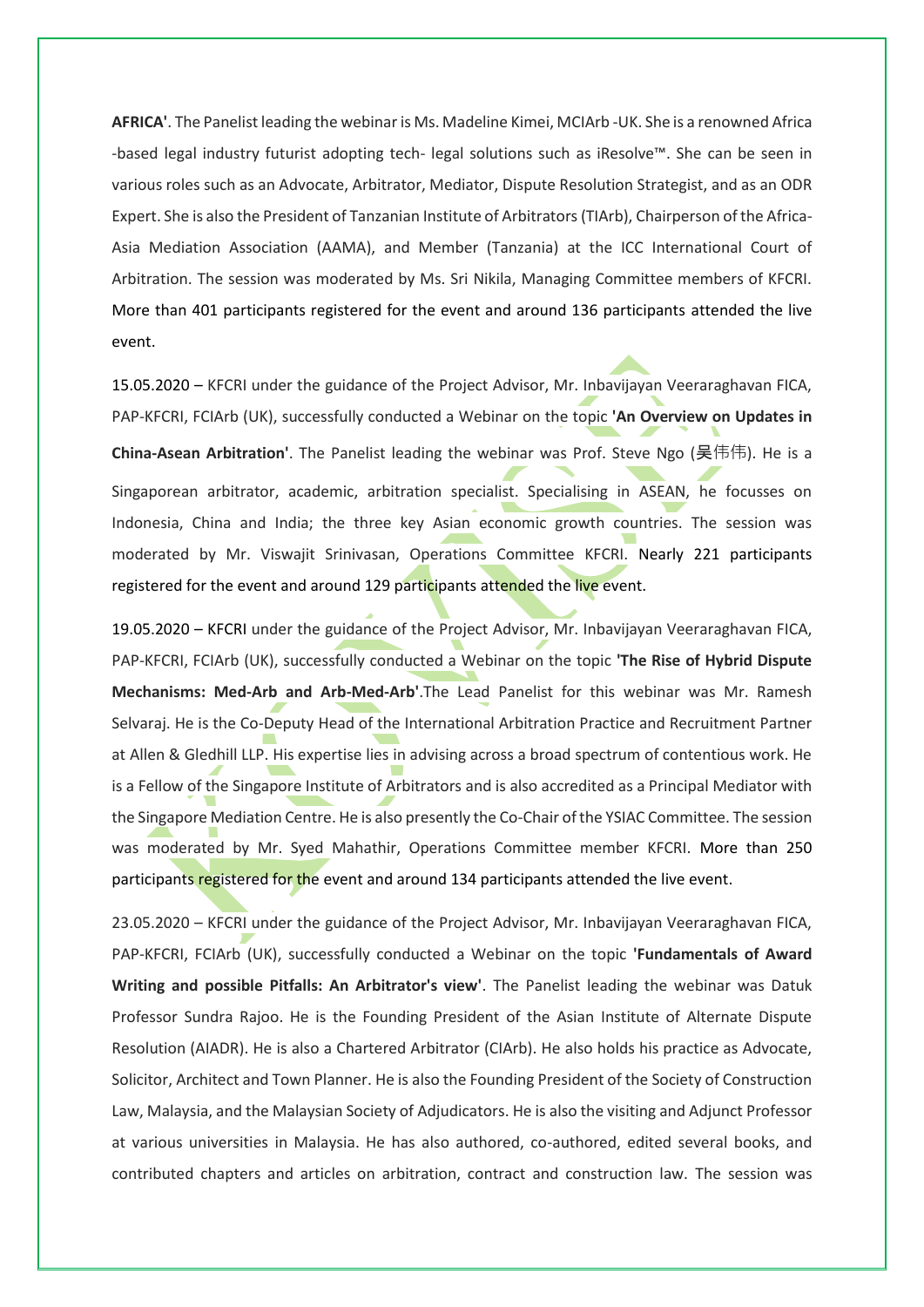moderated by Mr. G.S.Suvethan, a Managing Committee member of KFCRI. Nearly 402 participants registered for the event and around 161 participants attended the live event.

26.05.2020 – KFCRI under the guidance of the Project Advisor, Mr. Inbavijayan Veeraraghavan FICA, PAP-KFCRI, FCIArb (UK), successfully conducted a Webinar on the topic **'Ethics of Arbitrators'**. The Panelist leading the webinar was Mr. Muthupandi Ganesan. He is a Barrister-at-Law at England & Wales. He is an Arbitrator and a Mediator. He also has his practice as an advocate in India. He is an Accredited Fellow at Arbitration Practice at KFCRI and Fellow of the Chartered Institute of Arbitrators (CIArb, UK). He is also a Member of The Worshipful Company of Arbitrators (London, UK) and Member of The Society of Mediators (London, UK) The session was moderated by Mr. S. Kavin, an Operations Committee member of KFCRI. Nearly 320 participants registered for the event and around 161 participants attended the live event.

07.06.2020 – KFCRI conducted the **6 th Associate at Arbitration Practice (AAP-KFCRI)** course through online medium of instruction for the first time. The resource persons for the training program were Mr.V.Inbaviajayan, Mr.Nalinidhar.T, Mr.Lakshmanan Ramiah, Mr.Aravamudhan Ulaganathan Ravindran, Mr. Suvethan.G.S, Mr.Shanmuga Dev, Mr.Sharukumar.S.I & Ms.Sri Nikila. The event saw the participation of around 45 members from various parts of the country and got accredited as AAPs.

09.06.2020 – KFCRI under the guidance of the Project Advisor, Mr. Inbavijayan Veeraraghavan FICA, PAP-KFCRI, FCIArb (UK) in association with Indian Institution of Technical Arbitrators (IITArb) conducted a webinar on the topic - **"Dealing with Meetings in the Virtual Space."** The panelist leading the webinar was Mr. Inbavijayan Veeraraghavan FICA, PAP-KFCRI, FCIArb (UK). The session was moderated by Mr.Sharukumar and Mr.Suvethan, Managing Committee members of KFCRI. The panelist leading the webinar explained the development of the virtual space as a medium and the importance of virtual space. He also added how the ongoing pandemic of Covid-19 has promoted virtual meeting exponentially. This webinar discussed the technicalities of having a meeting in such a virtual space.

10.06.2020 – KFCRI under the guidance of the Project Advisor, Mr. Inbavijayan Veeraraghavan FICA, PAP-KFCRI, FCIArb (UK) in association with Indian Institution of Technical Arbitrators (IITArb) conducted a Webinar on the Topic **'COVID 19 and Lockdown - Force majeure and frustration issues pertaining to construction contracts'.** The Panelist leading the webinar was Mr. Anirudh Krishnan, Advocate, High Court of Madras. He specializes in Arbitration and Commercial Dispute Resolution and Insolvency Laws. The session was moderated by Mr.Sharukumar and Mr.Suvethan, Managing Committee members of KFCRI. The leading panelist explained various contemporary issues in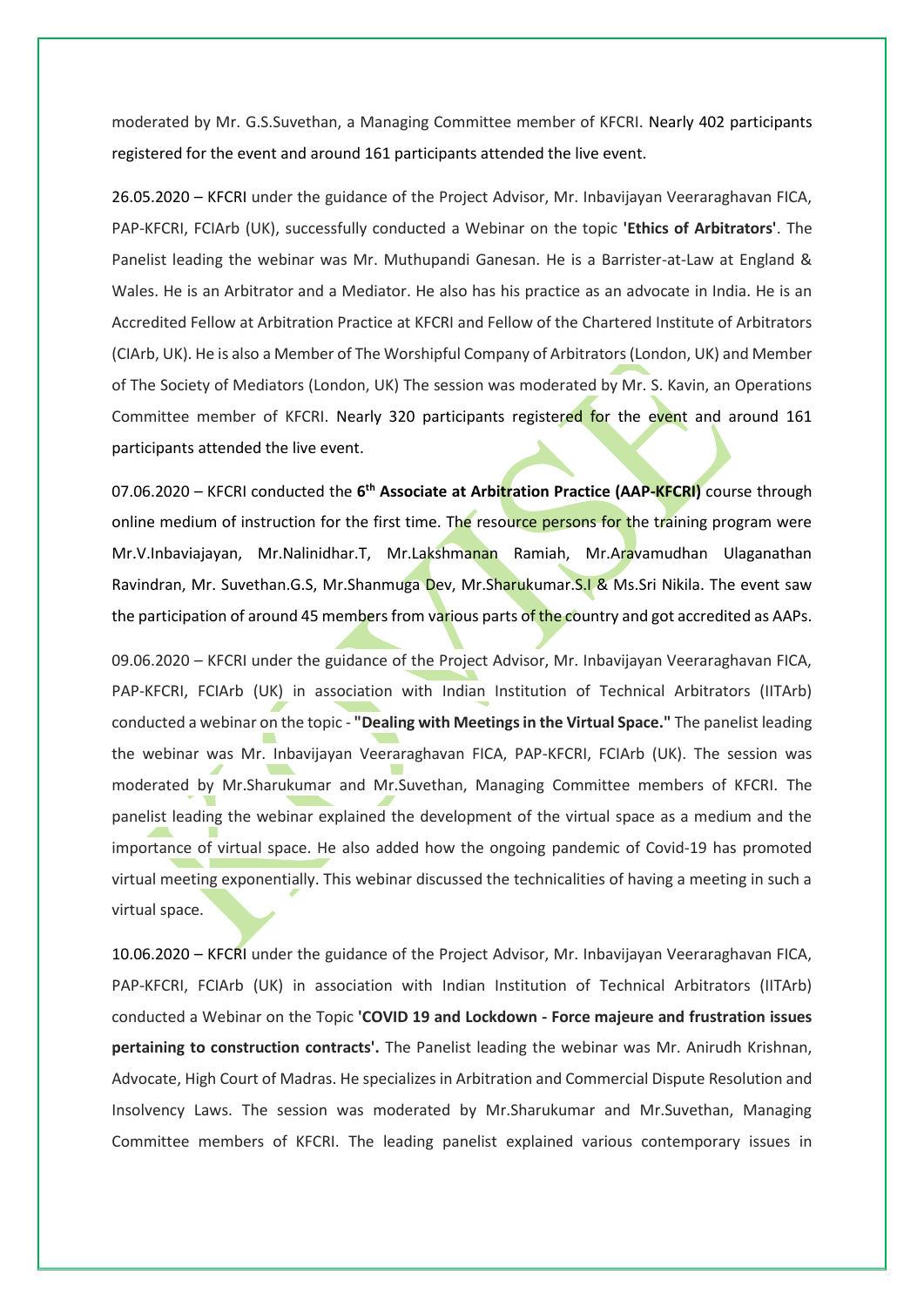arbitration with regard to construction contracts. More than 250 participants registered for the event and around 100 participants attended the live event.

19.06.2020 – KFCRI under the guidance of the Project Advisor, Mr. Inbavijayan Veeraraghavan FICA, PAP-KFCRI, FCIArb (UK) in association with Indian Institution of Technical Arbitrators (IITArb) conducted a Webinar on the Topic **'Contract Enforceability Issues'**. The Panelist leading the webinar was Professor Ranjit Abraham, Tamil Nadu Dr. Ambedkar Law University, Chennai. The session was moderated by Mr.Sharukumar and Mr.Suvethan, Managing Committee members of KFCRI. The webinar had an overwhelming response and discussed all the issues with regard to the enforceability of contracts. More than 250 participants registered for the event and around 100 participants attended the live event.

21.06.2020 - KFCRI conducted it's Maiden **"KFCRI Town Hall Meeting"** under the guidance of Mr. Inbavijayan Veeraraghavan FICA, PAP-KFCRI, FCIArb (UK) on 21st June 2020 to embark the completion of a year of KFCRI active operations. This Town Hall Meeting was organized exclusively for the members of KFCRI and had a great response. Unlike the usual webinar sessions, this meeting facilitated all our members to express their ideas and opinions with regard to the functioning of KFCRI. The prime motive behind conducting this meeting was to bring all our members, a step closer to KFCRI and we definitely achieved that.

27.06.2020 – KFCRI under the guidance of the Project Advisor, Mr. Inbavijayan Veeraraghavan FICA, PAP-KFCRI, FCIArb (UK) in association with Indian Institution of Technical Arbitrators (IITArb) conducted a Webinar on the Topic **'Excepted Matters in Construction Contracts and Jurisdiction of Arbitrators'**. The panelist leading the webinar was Mr. Ganesh Chandra Kabi, FCIArb. He is a Fellow of the prestigious Chartered Institute of Arbitrators, UK. As a sole arbitrator, he has published 177 arbitration awards. The session was moderated by Mr.Sharukumar and Mr.Suvethan, Managing Committee members of KFCRI. The panelist discussed various matters that are excepted in a construction contract and also the jurisdiction of the arbitrators in such matters. More than 250 participants registered for the event and around 100 participants attended the live event.

In an effort, to disseminate knowledge and research, KFCRI under the aegis of KOVISE FOUNDATION conducted the 1st Online Essay Writing Competition during the month of June 2020. The primary objective of this competition was to encourage students across various colleges, universities and other educational institutions to develop original and creative thinking on some of the important contemporary issues in Arbitration. The event saw the participation of more than 150 participants from around the world. The competition was judged by International Jury including Arbitration pioneers from various parts of the world.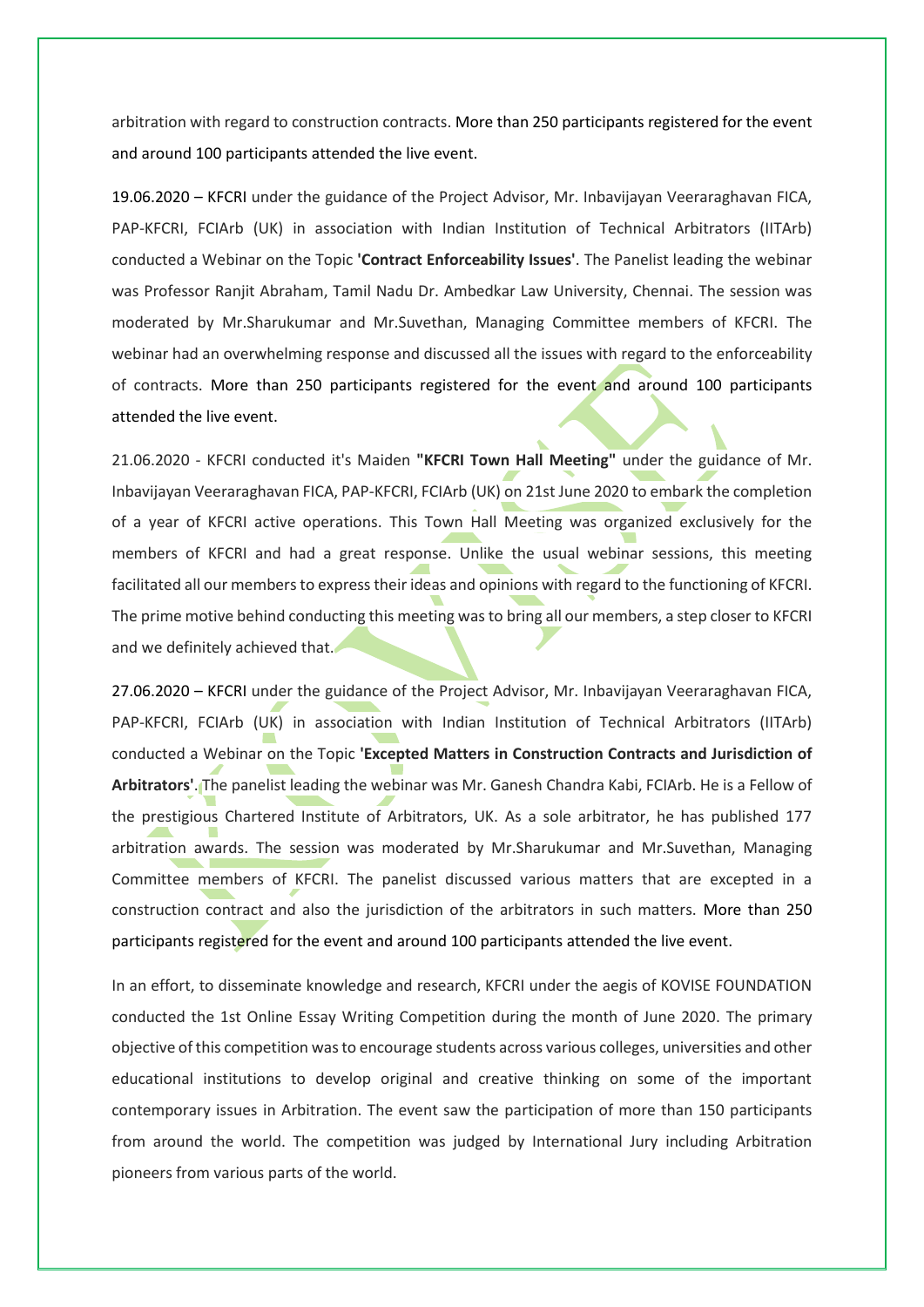02.07.2020 – KFCRI under the guidance of the Project Advisor, Mr. Inbavijayan Veeraraghavan FICA, PAP-KFCRI, FCIArb (UK) in association with Indian Institution of Technical Arbitrators (IITArb) conducted a Webinar on the Topic **' Law of Damages '**. The Panelist leading the webinar was Mr. P.J. Rishikesh, Advocate at the High Court of Madras. The session was moderated by Shanmuga Dev, Managing committee member KFCRI. More than 250 participants registered for the event and around 100 participants attended the live event.

22.07.2020 – KFCRI under the guidance of the Project Advisor, Mr. Inbavijayan Veeraraghavan FICA, PAP-KFCRI, FCIArb (UK) the institution conducted a Webinar on the Topic **'Tribunal Secretaries in International Arbitration'** on 22.07.2020. The lead panelist for the webinar was Dr. Ole Jensen. He is an Associate at Wilmer Cutler Pickering Hale and Dorr LLP. The webinar got enlightened on discussing how KFCRI one of the fast growing institution globally is taking effort for identifying and promoting the role of Tribunal Secretaries in arbitration. The lead panelist also gave a clear cut picture on the various aspects of role of Tribunal Secretaries worldwide and analysed this as the robust opportunity for young ADR practitioners. The webinar was totally instrumental on identifying the scope of Tribunal Secretaries in India while KFCRI Tribunal Secretary rules sets a keystone. More than 250 participants registered for the event and around 100 participants attended the live event.

03.08.2020 – KFCRI released the first ever Virtual Dispute Resolution Guidelines in India under the title KFCRI Guidelines for conducting Virtual Dispute Resolution (VDR) Proceedings,2020. The Major Objective of KFCRI is to mitigate disputes of all nature (Remote,Domestic and International) by applying the suitable channel of Alternative Dispute Resolution (ADR) mechanism and in view of the same along with the strong belief that the dispute resolution process should not be discouraged by any external circumstances, KFCRI launched the **'KFCRI Guidelines for conducting Virtual Dispute Resolution (VDR) Proceedings,2020'** which will enable a peaceful resolution of the disputes by implication of proper checks and audits established through this guideline. The guidelines were drafted and tailor-made for Virtual Dispute Resolution with uttermost care and caution keeping in mind the current needs and accessible technology that are available at present. The 'KFCRI Guidelines for conducting Virtual Dispute Resolution (VDR) Proceedings,2020' underwent strict review scrutiny and was reviewed by a number of renowned International Dispute Resolution Practitioners and Academics.

08.08.2020 & 09.08.2020 - KFCRI conducted the two-day **"Virtual Dispute Resolution (VDR) Training"** for interested experienced and/or accredited Mediators in line with "KFCR VDR Guidelines 2020". The Course elaborated on how different Video Conferencing platforms are being used for the conduct of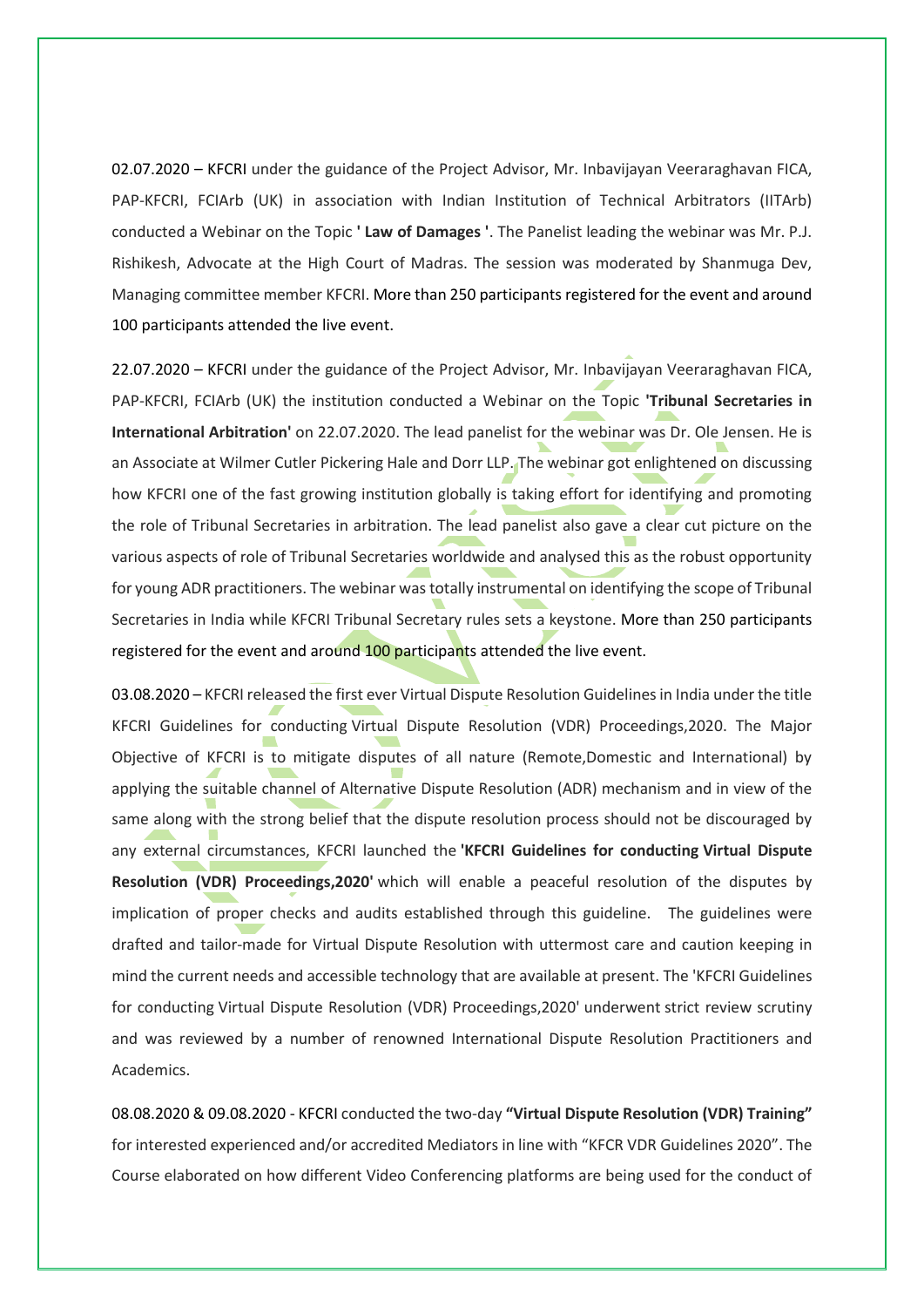Mediation Sessions. Skills of technology and virtual mediation will be imparted through engaging and practical sessions. The Course witnessed the participation of around 8 Accredited Mediation Practitioners.

14.08.2020 - KOVISE FOUNDATION CONFLICT RESOLUTION INTERNATIONAL (KFCRI) under aegis of Kovise Foundation **signed a MoU with Sathyabama Institute of Science & Technology**, Chennai to develop Academic and Educational Co-operation between the two institutions.

23.08.2020 - KFCRI in collaboration with Legality Viability conducted a live webinar on the topic **'An overview on Mediation as a career opportunity'** in which participants had the opportunity to interact with our renowned speaker and learn more about the topic at hand, that was Chaired By - Mr. Inbavijayan Veeraraghavan FICA, PAP-KFCRI, FCIArb (UK) International Arbitrator, Mediator & Managing Partner KOVE GLOBAL LLP. He has been accredited as an arbitrator in HKIAC (Hong Kong), CIETAC Hong Kong Arbitration Center, [@BAC](https://www.instagram.com/BAC/) & [@SHIAC](https://www.instagram.com/SHIAC/) (China), AIAC (Malaysia), DIAC & EMAC (Dubai), The Cairo Regional Centre for International Commercial Arbitration (CRCICA) (Egypt), ICADR & ICA (India), CiDRA & New York International Arbitration Center (USA) and various other regional & national arbitration institutions. The discussion was on the following lines- An overview of Mediation in India Legal and policy developments Significance and scope of Mediation as a career globally.

06.09.2020 – KFCRI under the guidance of the Project Advisor, Mr.V.Inbavijayan the institution conducted a Webinar on the Topic **'Recent trends in Domain Name Disputes - Arbitration'** The Panelist leading the webinar was Mrs.Harini Narayanswamy. She has her practice as an International Arbitrator & Intellectual Property Attorney and also is a Domain Name Panelist at the World Intellectual Property Organization (WIPO), Geneva. The session was moderated by Mrs.Gaana Priya, a Research Associate of KFCRI. More than 250 participants registered for the event and around 100 participants attended the live event.

From 08.08.2020 – KFCRI in association with Academy of Arbitration Avenues-INTL an PG Diploma in Alternative Dispute Resolution.

10.09.2020 to 12.09.2020 – KFCRI's conducted its **1st Virtual National Mediation Competition** in association with Legality Viability, aims to create awareness about the amicable way of resolving disputes that mediation professes and the way of putting an end to the disputes without undergoing arduous trials. Also, in the light of the recent notification from the Bar Council of India which mandates the inclusion of Mediation as a compulsory subject in all Universities and Centers of Legal Education, it becomes pivotal to educate the students about the art of Mediation to understand its true benefits.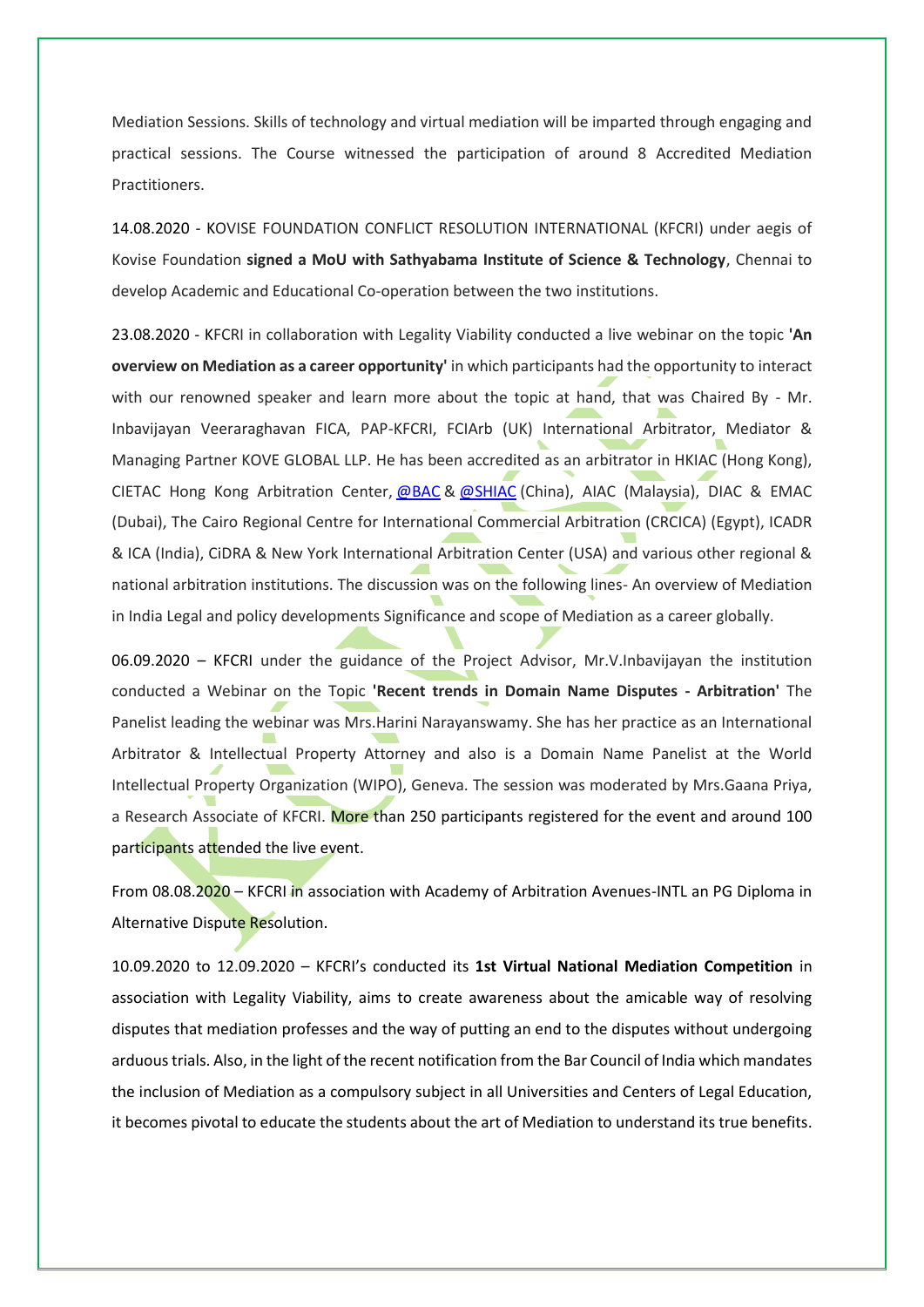02.10.2020 – KFCRI offered the Maiden accreditation course for interested candidates to become "**Associate at Mediation Practice (AMP-KFCRI**)".

29.09.2021 & 30.09.2021 – KFCRI under the guidance of the Project Advisor, Mr.V.Inbavijayan the institution conducted a Two-Days Webinar on the Topic **- 'Dispute prevention and mitigation AND means of alternative dispute resolution in investment disputes'**. The Panelist leading the webinar was Mr.Yilli Dautaj. He has his double LLM from Uppsala University and Penn State University with extensive practice in Investment Disputes. He is currently the Editor of Kluwer Arbitration and also a visiting faculty in Uppsala University Sweden. The session was moderated by Ms.Sameena Syed, a Research Associate of KFCRI. The speaker on day one have a brief overview on Investment Treaty Disputes which was an Introduction to Investor-State dispute With Special Reference to Arbitration. On day two the speaker presented on Prevention and Mitigation of Investment Treaty Disputes and Various ADR Mechanisms.

08.10.2020 – KFCRI under the guidance of the **Project Advisor, Mr.V.Inbavijayan the institution** conducted a Webinar on the Topic **'Domain Name Disputes Arbitration'**. The Panellist who lead the webinar was Mrs.Sushil Ram Varma.Mrs.Sushil Ram Varma is the founder and Chief Consultant of "The Indian Lawyer & Allied Services", Litigator, Arbitrator, and Negotiator. She is also the President of The Child Foundation and a Member of the Supreme Court Bar Association & Delhi High Court Bar Association. The session was moderated by Mrs.Gaana Priya, a Research Associate of KFCRI.

30.10.2020 to 01.11.2020 – Law addicts in association with KFCRI conducted it's **1st National Virtual Negotiation Competition, 2020.**

18.11.2020, 19.11.2020 & 20.11.2020 - As a first, KFCRI under the guidance of the Project Advisor, Mr. V. Inbavijayan as a part of the Sector Specific Webinar series visions a 3 day master class. Prominent practitioners are invited to share their knowledge, experience and opinions on the very contemporary topic **'Construction Arbitration & Delay Analysis in COVID-19 Scenario'**. The event occurred on three consecutive days, attending the same would enhanced candidate's speciality in the subject.

15.10.2020 – KFCRI is glad to inform you that it amalgamated with Sathyabama School of law under the guidance of Mr. V. Inbavijayan and conducted an International Seminar on **'Emerging trends on Med-Arb**'. The main objective of this seminar was to primarily provide valuable insights into the arena of Med-Arb mechanism as it is one of the most sought after modes of dispute resolution in the current global scenario. This initiative paved way for stimulating discussions in ADR. The Speakers of the webinar were Dr. Christopher To, Mr. Ramesh Selvaraj, Mr. Muthupandi Ganesan, Mr. Ben Giaretta, Ms. Rekha Rangachari & Dr. Kabir Duggal.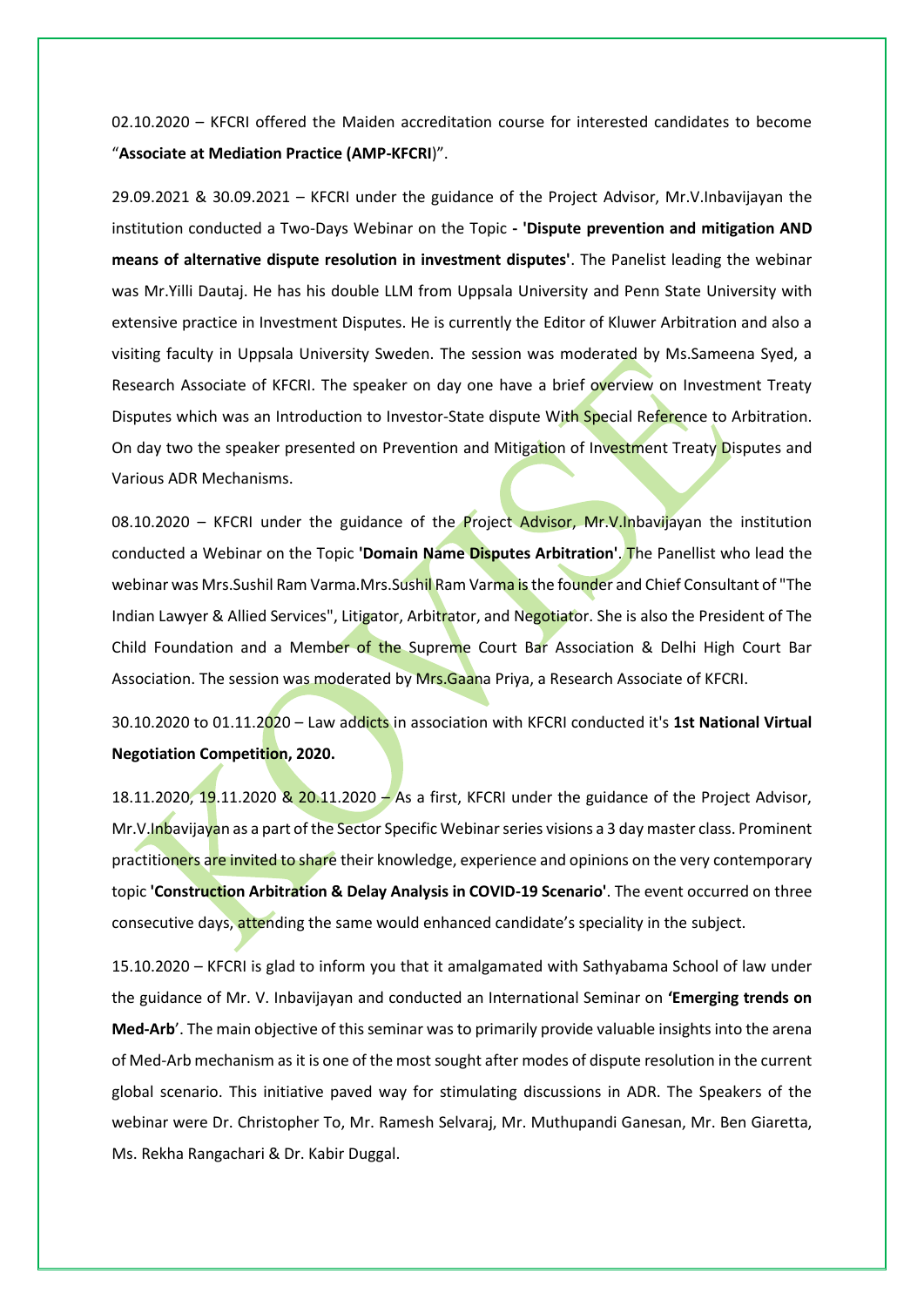07.12.2020 – KFCRI under the guidance of the Project Advisor, Mr.V.Inbavijayan the institution will be conducting a One Day Webinar on the Topic **'The Arbitration of Patent Validity and Enforcement Issues: How Mandatory is Mandatory Law? '** The Panellist who lead the webinar was Mr. Thomas D. Halket. Chartered Arbitrator – Mediator – Attorney; Fellow, College of Commercial Arbitrators; GAR listed arbitrator; Member, "Tech List" (Silicon Valley Arbitration and Mediation Center), National Academy of Distinguished Neutrals and IDR Group (London); Liveryman, Worshipful Company of Arbitrators (London); Adjunct Professor, Fordham University School of Law; President (2019), Chartered Institute of Arbitrators; Past Chair, Section of Science and Technology, American Bar Association, Editor of the Arbitration of International Intellectual Property Disputes (now in 2nd ed.). The session was moderated by Ms.Pooja.C, a Research Associate of KFCRI.

19.12.2020 – KFCRI under the guidance of the Project Advisor, Mr.V.Inbavijayan the institution will be conducted a One Day Webinar on the Topic **'Impact of Insolvency & Bankruptcy Code, 2016 on Arbitration'**. The Panellist who lead the webinar is Mr. Anant Merathia. He is a practicing litigation and alternative disputes resolution lawyer with over 15 years' experience in India and Singapore. He is a Fellow of the Chartered Institute of Arbitrators. currently focuses on corporate, commercial litigations and arbitrations and is predominantly involved in corporate insolvency and restructuring of companies under IBC, 2016 apart from corporate advisory, shareholder litigations and commercial arbitrations. Mr.Anant has been awarded the prestigious "Rising Star" Award in March 2016 by Legal Era Magazine at Mumbai. Anant is also a prominent speaker on varied subjects of corporate insolvency, ADR mechanisms and has spoken at various platforms on legal issues emanating out of the present pandemic.

10.02.2021 & 11.02.2021 – KFCRI conducted in association with School of Law, Sathyabama Institute of Science & Technology, Chennai (Deemed to be University) organised a two-day **International Virtual Symposium on International Commercial Arbitration** with esteemed speakers from around the world such as Mr. Ajay Thomas, Mr. Andrei Pelinari., Mr. Damian James, Mr. Ganesh Chandru, Mr. Leendert van den Berg, Mr. Neeraj Aarora and Ms. Shalaka Patil. This Symposium was conducted along with BAIAC, DER Juridik (DER Legal), R.E.A.L. - Racial Equality for Arbitration Lawyers and AIADR.

06.03.2021 – KFCRI conducted the 7th accreditation course for candidates to become **"Associate at Arbitration Practice (AAP-KFCRI)"**. After accrediting hundreds of participants in various fields of ADR, KFCRI ventured into the Hybrid versions of Trainings. The Sessions occurred compositely at a physical venue and online. Online participants were facilitated to effectively participate even through the online medium with the trainers lively. In total 12 candidates participated in the Course.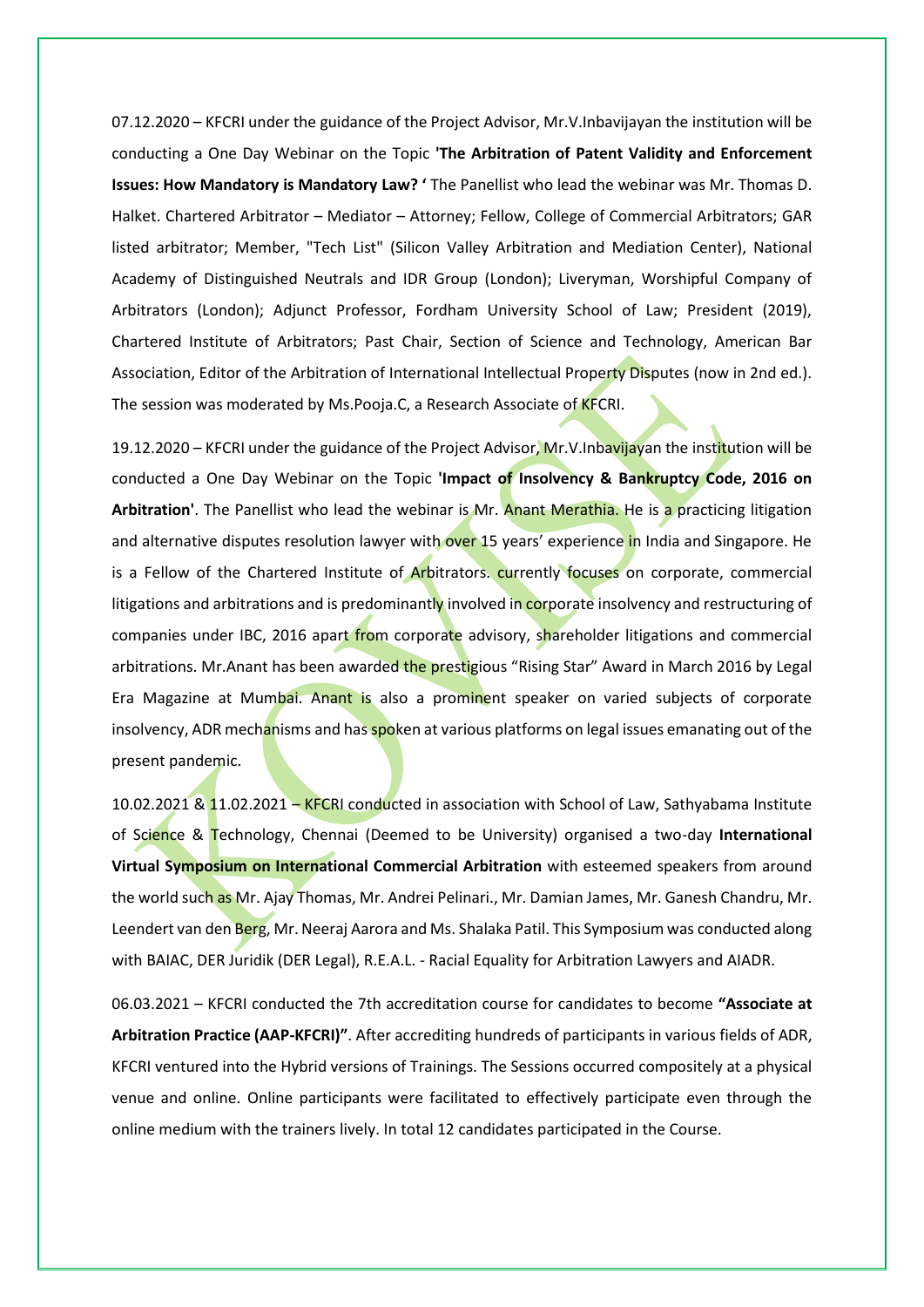#### **ACTIVITIES OF KOVISE FOUNDATION CHAMBER OF AGRICULTURE (KFCOA)**

Kovise Foundation Chamber of Agriculture under the aegis of KOVISE FOUNDATION in collaboration with FARM GRADUATES TN, conducted the following Training programmes between Aug 2020 and March 2021 through Zoom Platform.

## Programme 1

The first programme of KFCOA collaboration with Farm Graduates TN, held on 29<sup>th</sup> August 2020 (11.00AM -12.00PM IST). The topic for the discussion was **Market Facilitation Service of Farm Produces & Products** and the speaker of the programme was Mrs.Surya Narmada MSc (Hort), Horticulture/Arbitration Consultant and Regd Valuer for agricultural Lands, Chennai. This programme was organised by FG- KFCOA and represented by Mr.R.Joe Thadeus B.Sc (Agriculture) and MSc (Horticulture). 10 Members were participated in this meeting.

Video Link[: https://youtu.be/ZTkrXtywRGE](https://youtu.be/ZTkrXtywRGE)

#### Programme 2

The second programme held on  $14<sup>th</sup>$  Sep 2020(11.00AM -12.00PM IST). The topic for the discussion was **Webinar On Integrated Pest Management** and the speaker of the programme was Shri.K.Rasu, Former DDA, Chennai. This programme was organised by FG-KFCOA and represented by Mr.R.Joe Thadeus B.Sc (Agriculture) and MSc (Horticulture). 10 Members were participated in this meeting.

Video Link[: https://youtu.be/4V5lZYeFKHU](https://youtu.be/4V5lZYeFKHU)

## Programme 3

The third programme held on  $21^{st}$  Sep 2020(11.00AM -12.00PM IST). The topic for the discussion was **Lecture on Hydroponics** and the speaker of the programme was Dr.A.Shanthi Sivakumar, Agriculture Consultant, Chennai. This programme was organised by FG-KFCOA and represented by Mr.R.Joe Thadeus B.Sc (Agriculture) and MSc (Horticulture).10 Members were participated in this meeting.

Video Link[: https://youtu.be/zq4a6HKUBgM](https://youtu.be/zq4a6HKUBgM)

## Programme 4

The fourth programme held on 27<sup>th</sup> Sep 2020(5.00PM -6.00PM IST). The topic for the Programme was **GAHS News Letter First Issue Release** and the speaker of the programme was Shri.K.Rasu, Former DDA,Chennai. This programme was organised by FG-KFCOA and represented by Mr.R.Joe Thadeus B.Sc ( Agriculture) and MSc (Horticulture).Participants of the meeting were 10. Dr.Sathyagobal IAS gave a guest lecture and released this news letter.

Video Link :<https://youtu.be/1AxpQw5w1g4>

#### Programme 5

The fifth programme held on  $7<sup>th</sup>$  Oct 2020(11.00AM -12.00PM IST). The topic for the discussion was **Introduction on Mushroom and Cultivation of Oyster Mushroom** and the speaker of the programme was Dr.A.Shanthi Sivakumar, Agriculture Consultant, Chennai. This programme was organised by FG-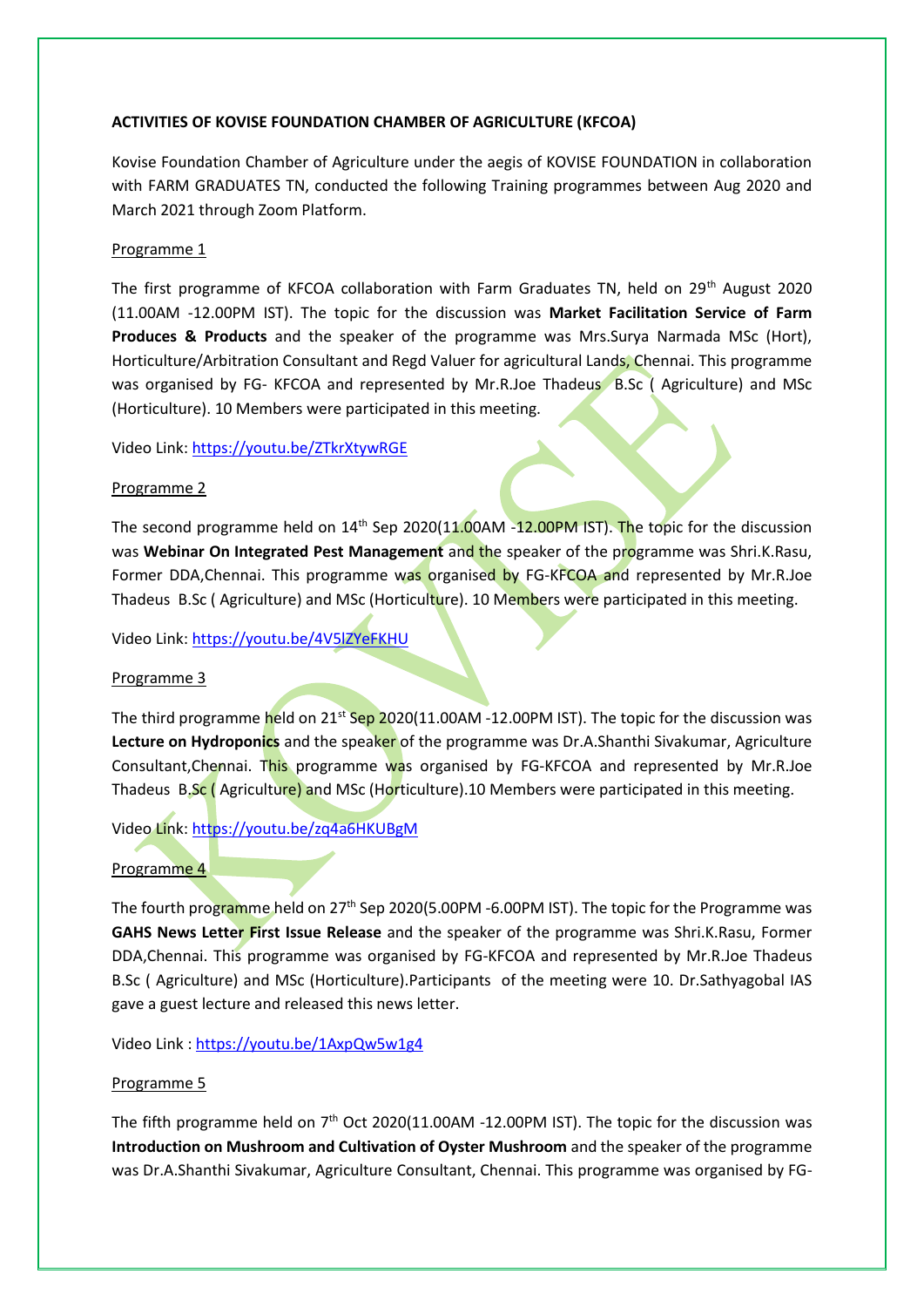KFCOA and represented by Mr.R.Joe Thadeus B.Sc ( Agriculture) and MSc (Horticulture).Participants of the meeting were 10.

Video Link[: https://youtu.be/wtkoMaEWtfI](https://youtu.be/wtkoMaEWtfI)

#### Programme 6

The Sixth programme held on 19<sup>th</sup> Oct 2020(11.00AM -12.00PM IST). The topic for the discussion was **Farmer Producer Company** and the speaker of the programme was Shri.K.Rasu, Former DDA, Chennai . This programme was organised by FG-KFCOA and represented by Mr.R.Joe Thadeus B.Sc ( Agriculture) and MSc (Horticulture). 10 Members were participated in this meeting Video Link :<https://youtu.be/caXC0iPFnYA>

#### Programme 7

The 7<sup>th</sup> programme held on 26<sup>th</sup> Oct 2020(11.00AM -12.00PM IST). The topic for the discussion was **The Pest cannot be destroyed by Pesticides** and the speaker of the programme was Shri.K.Rasu, Former DDA, Chennai. This programme was organised by FG-KFCOA and represented by Mr.R.Joe Thadeus B.Sc (Agriculture) and MSc (Horticulture). 10 Members were participated in this meeting

Video Link :<https://youtu.be/tuyvS6gANFQ>

#### Programme 8:

The 8<sup>th</sup> programme held on 26<sup>th</sup> Oct 2020(4.00PM -5.00PM IST). The topic for the discussion was **Profitable Polyhouse or Green House Farming** and the speaker of the programme was Shri.K.Rasu, Former DDA, Chennai . This programme was organised by FG-KFCOA and represented by Mr.R.Joe Thadeus B.Sc (Agriculture) and MSc (Horticulture). 10 Members were participated in this meeting Video Link :<https://youtu.be/wyQZ-XDA-GY>

## Programme 9:

The 9<sup>th</sup> programme held on 5<sup>th</sup> Nov 2020 (11.AM – 12.00PM IST). The topic for the discussion was **Urban Community Farming** and the speaker of the programme was Dr.A.Shanthi Sivakumar, Agriculture Consultant, Chennai. This programme was organised by FG-KFCOA and represented by Mr.R.Joe Thadeus B.Sc ( Agriculture) and MSc (Horticulture).10 Members were participated in this meeting

Video Link[: https://youtu.be/PLUIc4e1tSE](https://youtu.be/PLUIc4e1tSE)

#### Programme 10

The Tenth programme held on  $11<sup>th</sup>$  Nov 2020 (11.AM – 12.00PM IST). The topic for the discussion was **Greens On Raised Bed** and the speaker of the programme was Dr.A.Shanthi Sivakumar, Agriculture Consultant, Chennai. This programme was organised by FG-KFCOA and represented by Mr.R.Joe Thadeus B.Sc ( Agriculture) and MSc (Horticulture).10 Members were participated in this meeting

Video Link :<https://youtu.be/qFToJqZZX1k>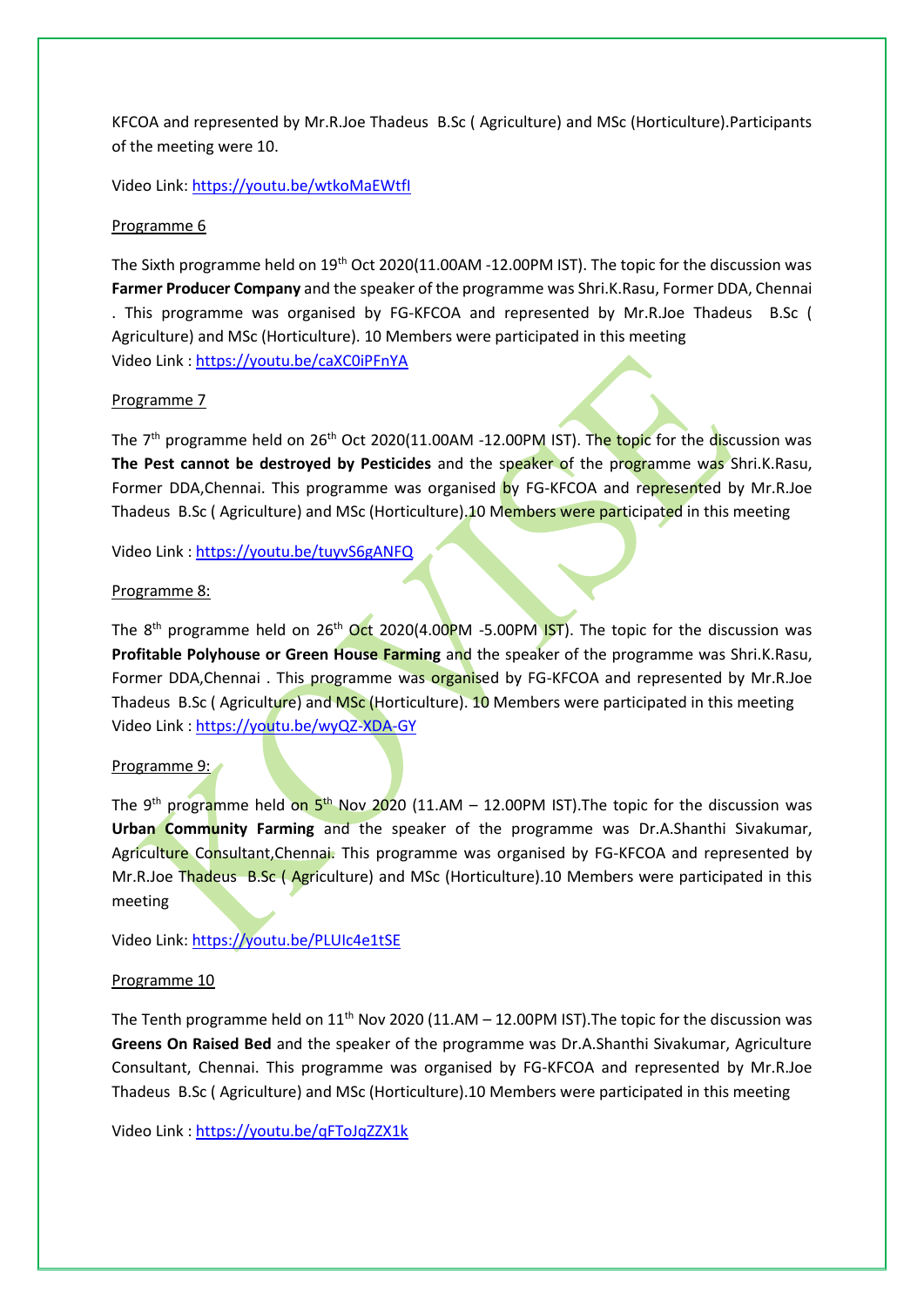### Programme 11

The 11<sup>th</sup> programme held on 12<sup>th</sup> Nov 2020 (11.AM – 12.00PM IST). The topic for the discussion was **GAHS Tamil News Letter Release Function** and the speaker of the programme was Shri.K.Rasu, Former DDA, Chennai. This programme was organised by FG-KFCOA and represented by Mr.R.Joe Thadeus B.Sc ( Agriculture) and MSc (Horticulture). 9 Members were participated in this meeting Video Link: https://youtu.be/ASffGs2MzuE

## Programme 12

The 12<sup>th</sup> programme held on 19<sup>th</sup> Nov 2020 (11.AM – 12.00PM IST). The topic for the discussion was **Importance of Natural Farming** and the speaker of the programme was Dr.A.Shanthi Sivakumar, Agriculture Consultant, Chennai. This programme was organised by FG-KFCOA and represented by Mr.R.Joe Thadeus B.Sc (Agriculture) and MSc (Horticulture). Participants of the meeting were 5. Video Link[: https://youtu.be/0INEbZDtNmI](https://youtu.be/0INEbZDtNmI)

## Programme 13

The 13<sup>th</sup> programme held on 21<sup>th</sup> Nov 2020 (11.AM – 12.00PM IST). The topic for the discussion was **Clean Milk Production** and the speaker of the programme was Shri.IAM Justin, General Manager, Jeppiar dairy. This programme was organised by FG-KFCOA and represented by Mr.R.Joe Thadeus B.Sc ( Agriculture) and MSc (Horticulture).10 Members were participated in this meeting

Video Link[: https://youtu.be/dXqCrVoXNZ4](https://youtu.be/dXqCrVoXNZ4)

## Programme 14

The Fourteenth programme held on  $25<sup>th</sup>$  Nov 2020 (11.AM – 12.00PM IST). The topic for the discussion was **Traditional Rice Varieties** and the speaker of the programme was Dr.A.Shanthi Sivakumar, . This programme was organised by FG-KFCOA and represented by Mr.R.Joe Thadeus B.Sc (Agriculture) and MSc (Horticulture).5 Members were participated in this meeting

Video Link[: https://youtu.be/C\\_tgwWQLVH4](https://youtu.be/C_tgwWQLVH4)

## Programme 15

The Fifteenth programme held on 28<sup>th</sup> Nov 2020 (11.00AM – 12.00PM IST). The topic for the discussion was **Insecticides - Past & Present** and the speaker of the programme was Dr.N.Murugesan, Rtd Professor (Entomology), TNAU, Tirunelveli. This programme was organised by FG KFCOA and represented by Mr.R.Joe Thadeus B.Sc ( Agriculture) and MSc (Horticulture). 87 Members were participated in this meeting.

Video Link[: https://youtu.be/KGzvnobxE\\_M](https://youtu.be/KGzvnobxE_M)

#### Programme 16

The Sixteenth programme held on  $1<sup>th</sup>$  Dec 2020 (11.00AM – 12.00PM IST). The topic for the discussion was **Natural Crop Growth Stimulants** and the speaker of the programme was Shri.Madhubalan, Rtd ADA, Dharmapuri . This programme was organised by FG-KFCOA and represented by Mr.R.Joe Thadeus B.Sc ( Agriculture) and MSc (Horticulture). 10 Members were participated in this meeting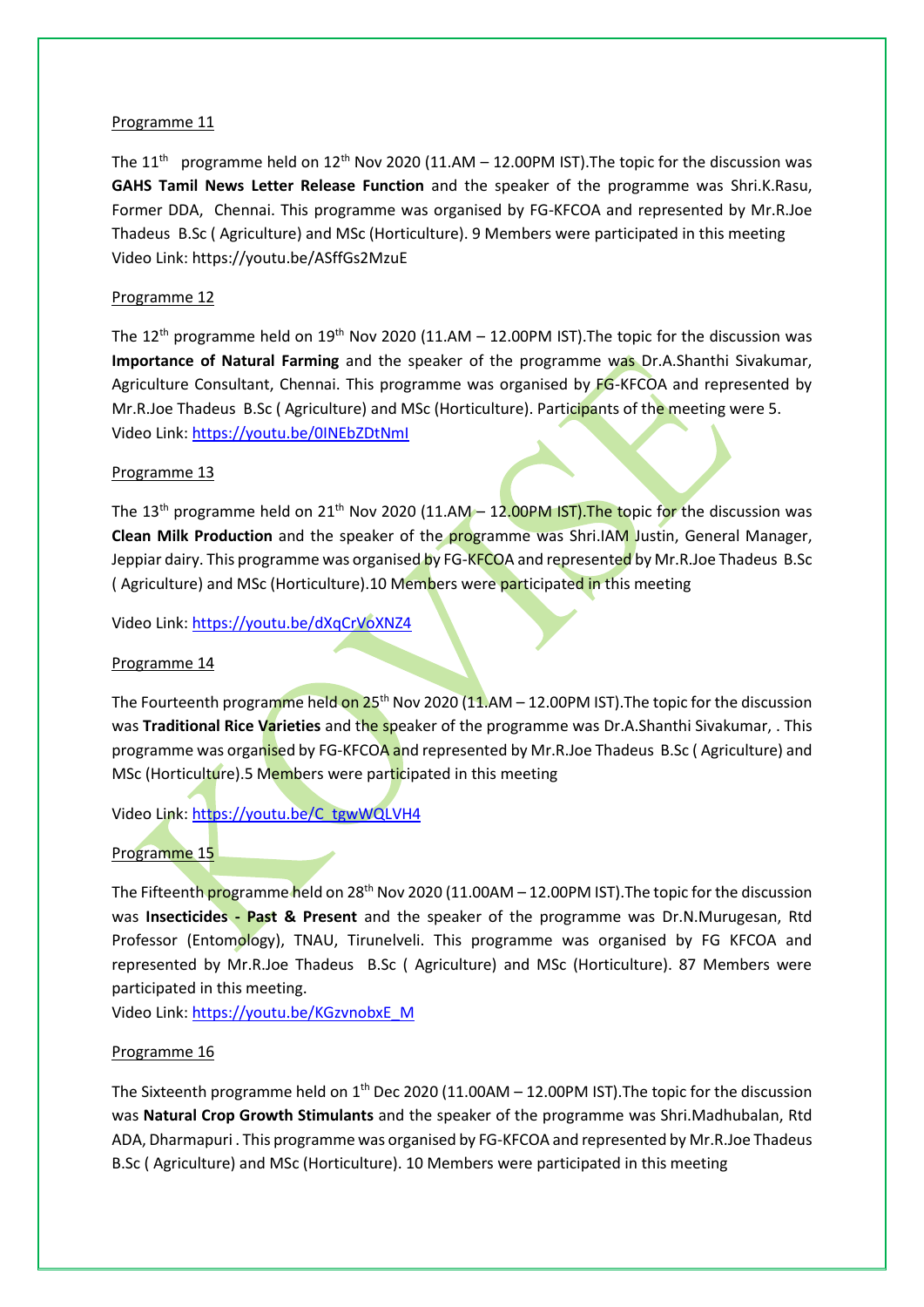Video Link[: https://youtu.be/cCB0GGG3BaU](https://youtu.be/cCB0GGG3BaU)

# Programme 17

The 17<sup>th</sup> programme held on 5<sup>th</sup> Dec 2020 (11.00AM – 12.00PM IST). The topic for the discussion was **Parambariya Unavugal** and the speaker of the programme was Dr.A.Shanthi Sivakumar, SFAC, Natures Way . This programme was organised by FG-KFCOA and represented by Mr.R.Joe Thadeus B.Sc ( Agriculture) and MSc (Horticulture).5 Members were participated in this meeting

Video Link[: https://youtu.be/Zc750Me7Ds8](https://youtu.be/Zc750Me7Ds8)

# Programme 18

The 18<sup>th</sup> programme held on 8<sup>th</sup> Dec 2020 (7.00PM– 8.00PM IST). The topic for the discussion was Agricultural Law's 2020 and the speaker of the programme was Dr.P.Nasurudeen, Professor (Agri Eco& Extn),PAJANCOA&RI,Karaikal .This programme was organised by FG-KFCOA and represented by Mr.R.Joe Thadeus B.Sc ( Agriculture) and MSc (Horticulture).7Members were participated in this meeting

Video Link[: https://youtu.be/f8WFrWNYjeA](https://youtu.be/f8WFrWNYjeA)

## Programme 19

The 19<sup>th</sup> programme held on 9<sup>th</sup> Dec 2020 (11.00AM – 12.00PM IST). The topic for the discussion was **Farmer's Field School** and the speaker of the programme was Shri.K.Rasu, Former DDA, Chennai. This programme was organised by FG-KFCOA and represented by Mr.R.Joe Thadeus B.Sc (Agriculture) and MSc (Horticulture). 6Members were participated in this meeting

Video Link[: https://youtu.be/cF1PhJiMmDM](https://youtu.be/cF1PhJiMmDM)

## Programme 20

The 20<sup>th</sup> programme held on 12<sup>th</sup> Dec 2020 (11.00AM – 12.00PM IST). The topic for the discussion was **White Revolution** and the speaker of the programme was Shri IAM Justin, General Manager, Jeppiar dairy . This programme was organised by FG-KFCOA and represented by Mr.R.Joe Thadeus B.Sc ( Agriculture) and MSc (Horticulture). 16 Members were participated in this meeting Video Link[: https://youtu.be/bKi\\_8h54pJg](https://youtu.be/bKi_8h54pJg)

## Programme 21

The 21<sup>st</sup> programme held on 14<sup>th</sup> Dec 2020 (7.00PM– 8.00PM IST). The topic for the discussion was **Integrated Pest Management Using Beneficial Insects - Cardamom** and the speaker of the programme was S.Ramakrishnan BSc(Hort), Specialist in Insect Management . This programme was organised by FG-KFCOA and represented by Mr.R.Joe Thadeus B.Sc ( Agriculture) and MSc (Horticulture).10 Members were participated in this meeting

Video Link[: https://youtu.be/ZSOIGjjbN\\_k](https://youtu.be/ZSOIGjjbN_k)

Programme 22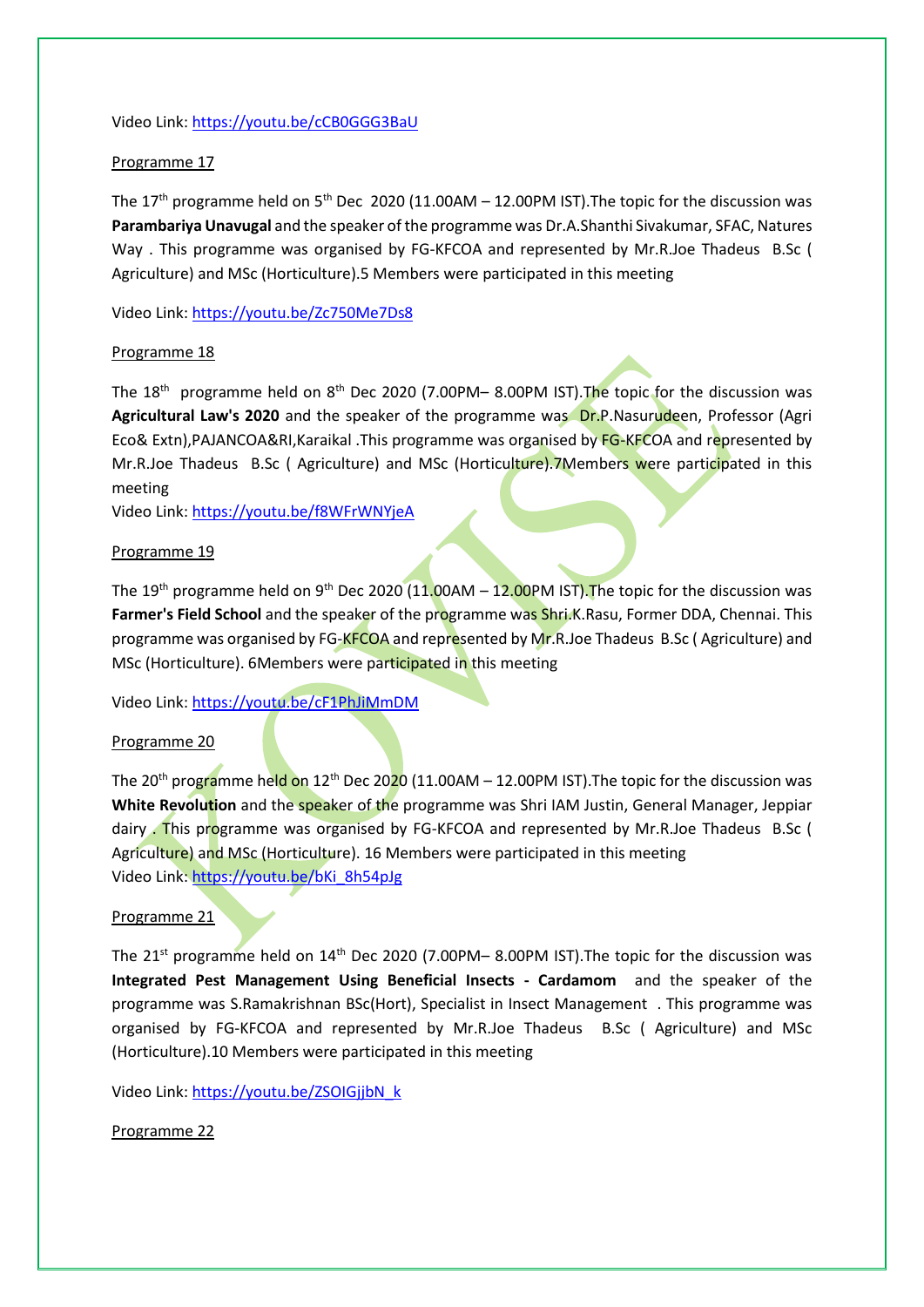The 22<sup>nd</sup> programme held on 16<sup>th</sup> Dec 2020(11.00AM -12.00PM IST). The topic for the discussion was **Hi Tech Agriculture** and the speaker of the programme was Agri Dr.Shanthisivakumar, Agriculture Consultant, Chennai . This programme was organised by FG-KFCOA and represented by Mr.R.Joe Thadeus B.Sc ( Agriculture) and MSc (Horticulture).10 Members were participated in this meeting Video Link :<https://youtu.be/-GPUbT1soTM>

# Programme 23

The 23<sup>rd</sup> programme held on 19<sup>th</sup> Dec 2020 (11.AM – 12.00PM IST). The topic for the discussion was **Status of Marketing of Farm Produces In Tamilnadu** and the speaker of the programme was Mrs.Surya Narmada MSc(Hort), Horticulture/Arbitration Consultant and Regd Valuer for Agriculture Lands . This programme was organised by FG-KFCOA and represented by Mr.R.Joe Thadeus B.Sc ( Agriculture) and MSc (Horticulture).10 Members were participated in this meeting Video Link[: https://youtu.be/ShZtFQwyEvk](https://youtu.be/ShZtFQwyEvk)

## Programme 24

The Twenty fourth programme held on 23th Dec 2020 (11.AM  $-$  12.00PM IST). The topic for the discussion was **Health Drinks** and the speaker of the programme was Dr.A.Shanthi Sivakumar, Agri Consultant, Chennai. This programme was organised by FG-KFCOA and represented by Mr.R.Joe Thadeus B.Sc (Agriculture) and MSc (Horticulture).10 Members were participated in this meeting Video Link[: https://youtu.be/NTQKPKrAurI](https://youtu.be/NTQKPKrAurI)

## Programme 25

The Twenty Fifth programme held on  $26<sup>th</sup>$  Dec 2020 (11.AM – 12.00PM IST). The topic for the discussion was **Role of Bio-pesticides in Agriculture** and the speaker of the programme was Shri.K.Rasu, Former DDA, Chennai. This programme was organised by FG-KFCOA and represented by Mr.R.Joe Thadeus B.Sc (Agriculture) and MSc (Horticulture).7Members were participated in this meeting

Video Link[: https://youtu.be/UwAO25J5NLY](https://youtu.be/UwAO25J5NLY)

# Programme 26

The Twenty Sixth programme held on 29<sup>th</sup> Dec 2020 (11.AM  $-$  12.00PM IST). The topic for the discussion was **Healthy Weeds** and the speaker of the programme was Dr.A.Shanthi Sivakumar, Agri Consultant, Chennai. This programme was organised by FG-KFCOA and represented by Mr.R.Joe Thadeus B.Sc ( Agriculture) and MSc (Horticulture).17 Members were participated in this meeting Video Link[: https://youtu.be/etSq4TslSUg](https://youtu.be/etSq4TslSUg)

## Programme 27

The Twenty Seventh programme held on 2th Jan 2021 (11.AM  $-$  12.00PM IST). The topic for the discussion was **Low-cost Plant Protection Practices** and the speaker of the programme was Dr.N.Murugesan , Rtd Professor(Entomology),TNAU,Tirunelveli.This programme was organised by FG-KFCOA and represented by Mr.R.Joe Thadeus B.Sc ( Agriculture) and MSc (Horticulture).61 Members were participated in this meeting

Video Link[: https://youtu.be/A74KlAy-r4I](https://youtu.be/A74KlAy-r4I)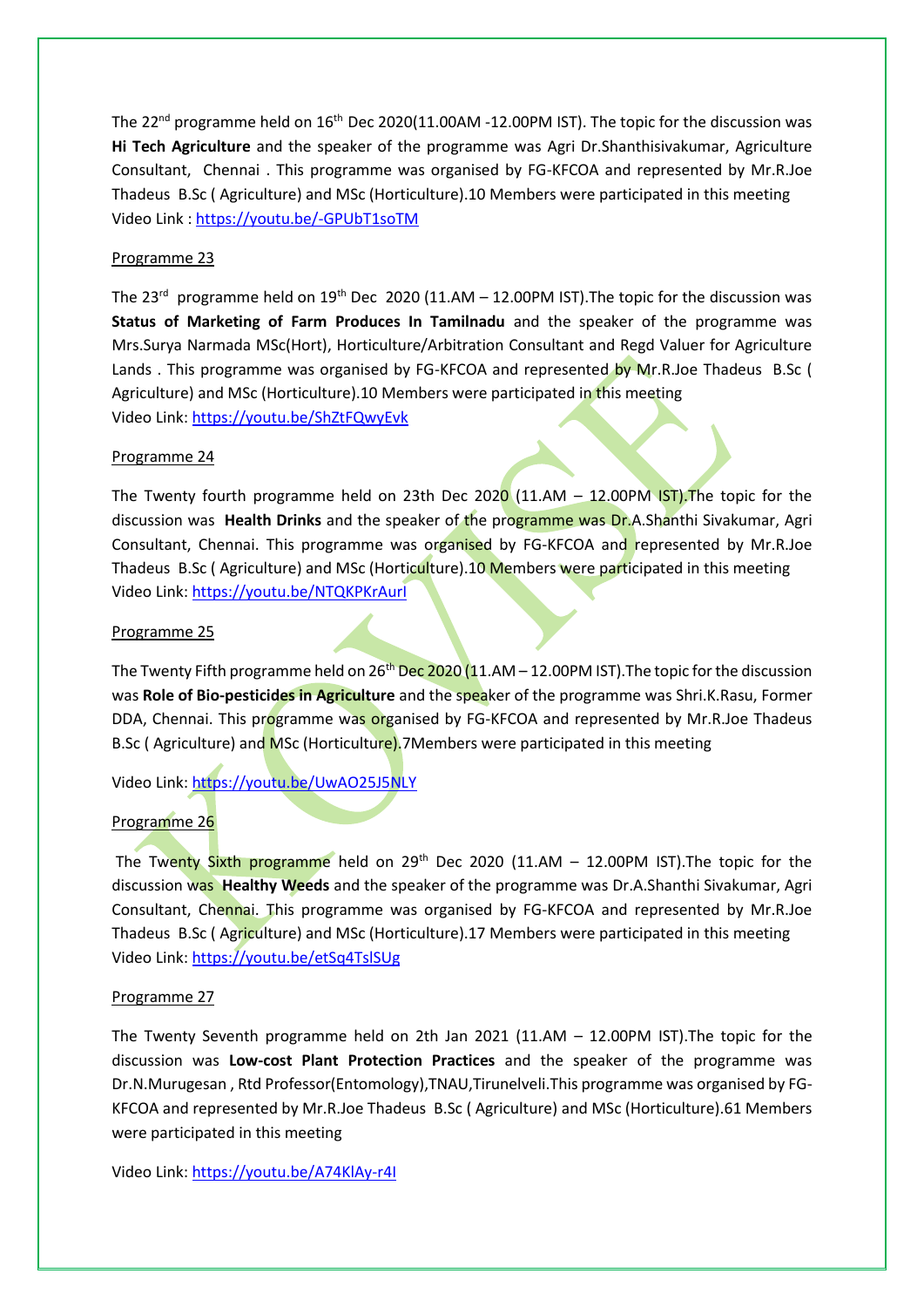## Programme 28

The 28<sup>th</sup> programme held on 6<sup>th</sup> Jan 2021 (11.AM – 12.00PM IST). The topic for the discussion was **Community Supported Farming** and the speaker of the programme was Dr.A.Shanthi Sivakumar, Agri Consultant, Chennai. This programme was organised by FG-KFCOA and represented by Mr.R.Joe Thadeus B.Sc ( Agriculture) and MSc (Horticulture).34 Members were participated in this meeting

Video Link[: https://youtu.be/gOmKpw6qTig](https://youtu.be/gOmKpw6qTig)

# Programme 29

The 29<sup>th</sup> programme held on 9<sup>th</sup> Jan 2021 (11.AM – 12.00PM IST). The topic for the discussion was **Agri Extension for Promoting Agri-business and Agri Start-ups: Manage Experience** and the speaker of the programme was Dr.Saravana Raj, Director,Manage,Hyderabad. This programme was organised by FG-KFCOA and represented by Mr.R.Joe Thadeus B.Sc (Agriculture) and MSc (Horticulture). 45 Members were participated in this meeting

Video Link[: https://youtu.be/0tVYKIns\\_ZU](https://youtu.be/0tVYKIns_ZU)

# Programme 30

The 30<sup>th</sup> programme held on 20<sup>th</sup> Jan 2021 (11.AM – 12.00PM IST).The topic for the discussion was **Radiation** and the speaker of the programme was Dr.Esai Selvam, Senior Technical Officer, IREL, Nagercoil. This programme was organised by FG-KFCOA and represented by Mr.R.Joe Thadeus B.Sc ( Agriculture) and MSc (Horticulture).17 Members were participated in this meeting Video Link: [https://youtu.be/-KK1GY2j\\_44](https://youtu.be/-KK1GY2j_44)

## Programme 31

The 31<sup>st</sup> programme held on 23th Jan 2021 (3.00PM – 4.00PM IST). The topic for the discussion was **Micro-Greens -2** and the speaker of the programme was Dr.Selvarani, Asst Professor,KVK,Nagercoil. This programme was organised by FG-KFCOA and represented by Mr.R.Joe Thadeus B.Sc ( Agriculture) and MSc (Horticulture).17 Members were participated in this meeting Video Link[: https://youtu.be/qNacID99X9s](https://youtu.be/qNacID99X9s)

# Programme 32

The 32<sup>nd</sup> programme held on 3th Feb 2021 (11.AM – 12.00PM IST).The topic for the discussion was **Auqponics** and the speaker of the programme was Dr.A.Shanthi Sivakumar, Agri Consultant, Chennai. This programme was organised by FG-KFCOA and represented by Mr.R.Joe Thadeus B.Sc ( Agriculture) and MSc (Horticulture). 15 Members were participated in this meeting

Video Link[: https://youtu.be/Z3CcMbJKo\\_w](https://youtu.be/Z3CcMbJKo_w)

## Programme 33

The 33<sup>rd</sup> programme held on  $6<sup>th</sup>$  Feb 2021 (11.AM – 12.00PM IST). The topic for the discussion was IPM for Vegetables - Case Study and the speaker of the programme was Dr.N.Murugesan, Rtd Professor(Entomology),TNAU,Tirunelveli. This programme was organised by FG-KFCOA and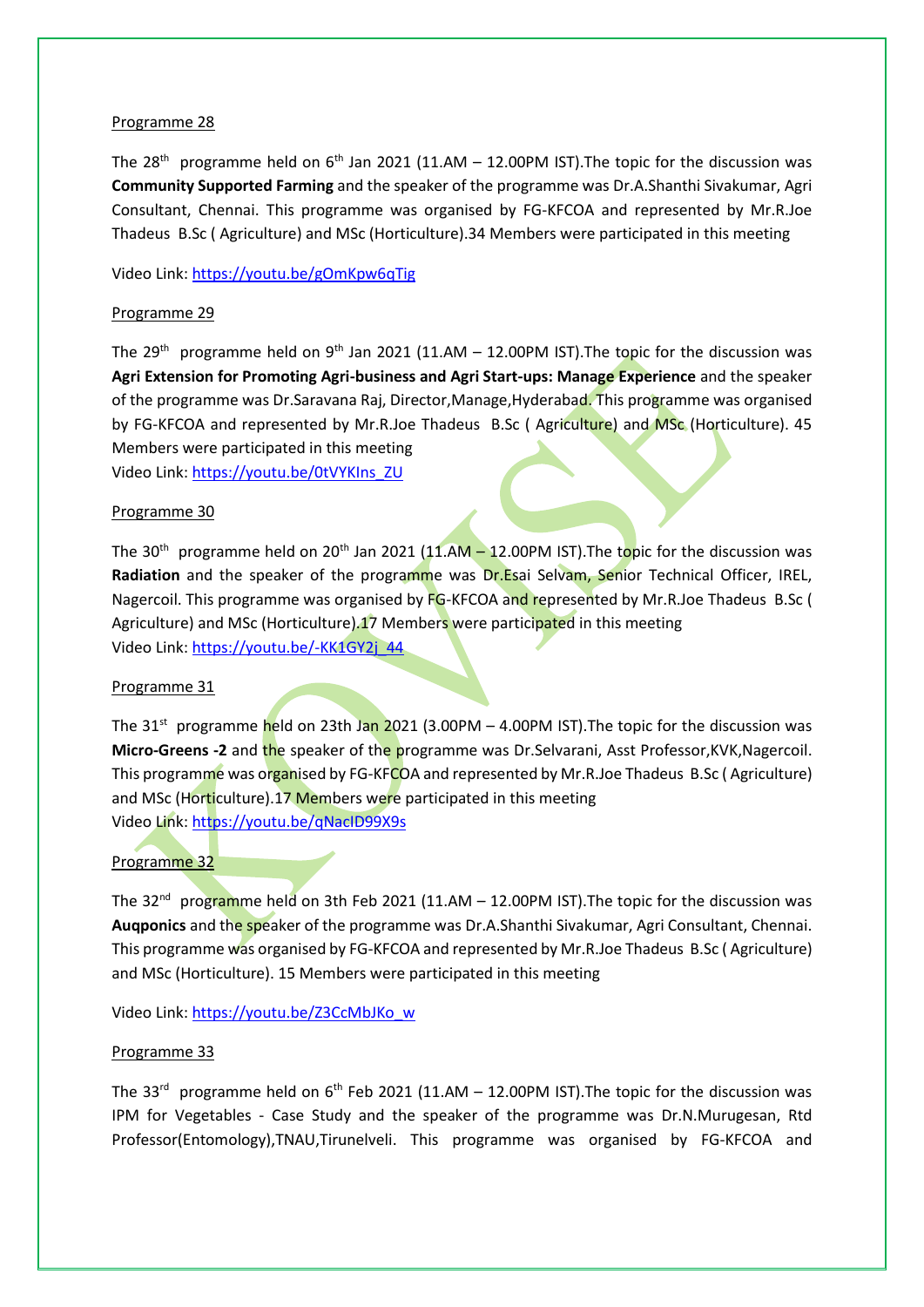represented by Mr.R.Joe Thadeus B.Sc ( Agriculture) and MSc (Horticulture). 20 Members were participated in this meeting

Video Link[: https://youtu.be/PvRxOPpVDog](https://youtu.be/PvRxOPpVDog)

## Programme 34

The 34<sup>th</sup> programme held on  $10^{th}$  Feb 2021 (11.AM – 12.00PM IST). The topic for the discussion was **Health Benefits of Palmyra Sprouts** and the speaker of the programme was Dr.A.Shanthi Sivakumar, Agri Consultant, Chennai. This programme was organised by FG-KFCOA and represented by Mr.R.Joe Thadeus B.Sc ( Agriculture) and MSc (Horticulture).10 Members were participated in this meeting

Video Link[: https://youtu.be/jjx8TsG0TsI](https://youtu.be/jjx8TsG0TsI)

# Programme 35

The 35<sup>th</sup> programme held on 13<sup>th</sup> Feb 2021 (11.AM – 12.00PM IST). The topic for the discussion was **Changing Scenario of Insects Pests In Cotton** and the speaker of the programme was Dr.N.Murugesan, Rtd Professor(Entomology),TNAU,Tirunelveli.This programme was organised by FG-KFCOA and represented by Mr.R.Joe Thadeus B.Sc (Agriculture) and MSc (Horticulture). 16 Members were participated in this meeting

Video Link[: https://youtu.be/zfo1UBBnW28](https://youtu.be/zfo1UBBnW28)

# Programme 36

The 36<sup>th</sup> programme held on 17<sup>th</sup> Feb 2021 (11.AM – 12.00PM IST). The topic for the discussion was **Zero Energy Cool Chamber** and the speaker of the programme was Ms.Ilaveni BE, Agricultural and Irrigation Engg Graduate, Pudukottai Dt. This programme was organised by FG-KFCOA and represented by Mr.R.Joe Thadeus B.Sc (Agriculture) and MSc (Horticulture). 10 Members were participated in this meeting

Video Link :<https://youtu.be/nVzaIUcezYQ>

# Programme 37

The 37<sup>th</sup> programme held on 24<sup>th</sup> Feb 2021 (10.00AM – 11.00AM IST).The topic for the discussion was **Benefits Of Greens** and the speaker of the programme was Dr.A.Shanthi Sivakumar , Agri Consultant, Chennai. This programme was organised by FG-KFCOA and represented by Mr.R.Joe Thadeus B.Sc ( Agriculture) and MSc (Horticulture).21 Members were participated in this meeting Video Link[: https://youtu.be/esM6qGKHs88](https://youtu.be/esM6qGKHs88)

## Programme 38

The 38<sup>th</sup> programme held on 27<sup>th</sup> Feb 2021 (11.AM – 12.00PM IST). The topic for the discussion was **How to Improve Soil Fertility** and the speaker of the programme was Shri.K.Rasu, Former DDA, Chennai. This programme was organised by FG-KFCOA and represented by Mr.R.Joe Thadeus B.Sc ( Agriculture) and MSc (Horticulture).10 Members were participated in this meeting Video Link[: https://youtu.be/ATuNz3Ki4zg](https://youtu.be/ATuNz3Ki4zg)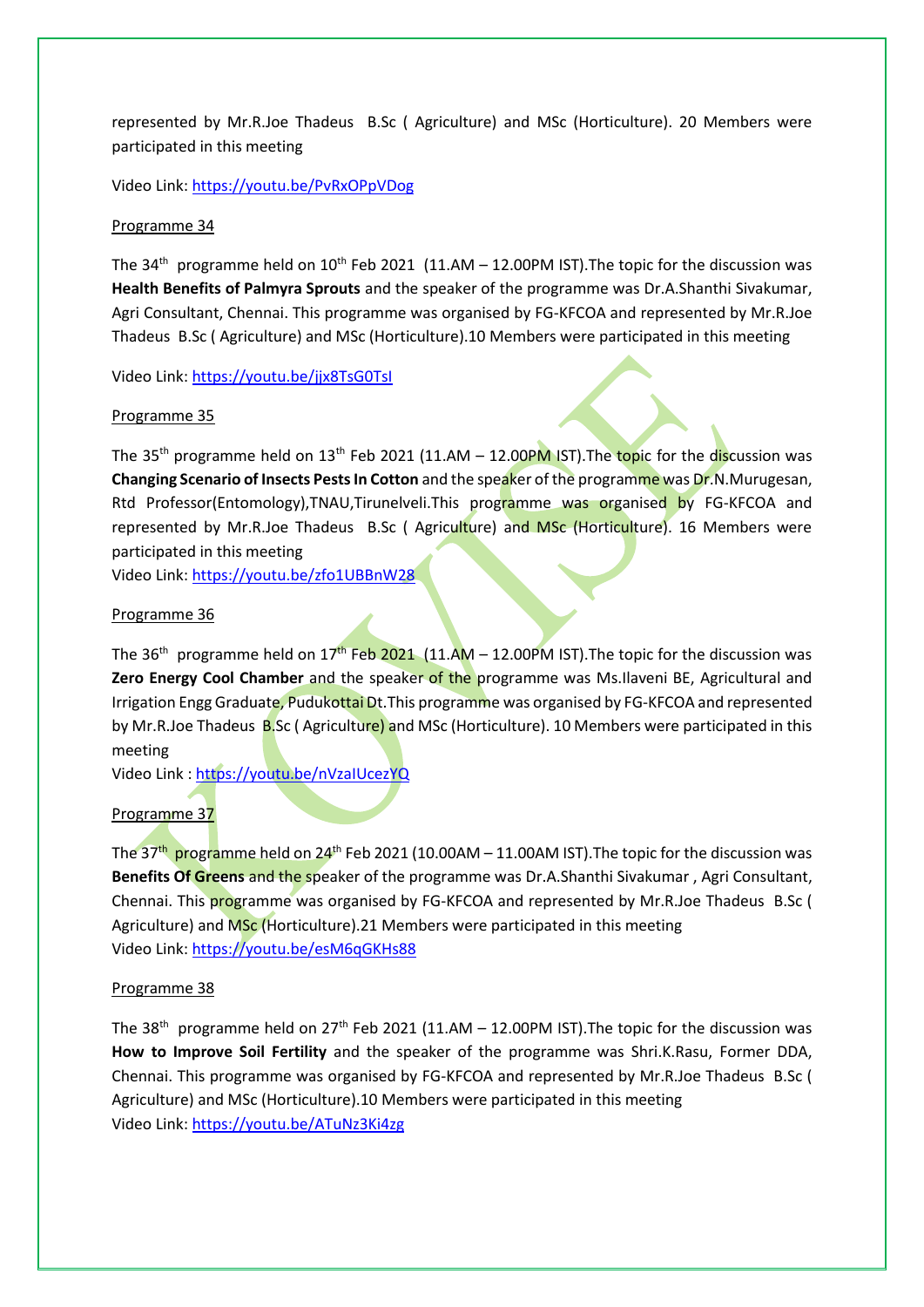## Programme 39

The 39th held on 3th March 2021 (11.AM – 12.00PM IST).The topic for the discussion was **Kitchen Garden** and the speaker of the programme was Dr.A.Shanthi Sivakumar, Agri Consultant, Chennai. This programme was organised by FG-KFCOA and represented by Mr.R.Joe Thadeus B.Sc ( Agriculture) and MSc (Horticulture).33 Members were participated in this meeting

Video Link[: https://youtu.be/SEPVxyOSVSY](https://youtu.be/SEPVxyOSVSY)

# Programme 40

The 40<sup>th</sup> programme held on 6<sup>th</sup> March 2021(11.AM – 12.00PM IST). The topic for the discussion was **Health Insurance** and the speaker of the programme was Shri.Xavier Anto MSW, Star Health Care, Cape Comorin. This programme was organised by FG-KFCOA and represented by Mr.R.Joe Thadeus B.Sc ( Agriculture) and MSc (Horticulture).10 Members were participated in this meeting

Video Link[: https://youtu.be/KE-iEkaoLtM](https://youtu.be/KE-iEkaoLtM)

# Programme 41

The 41<sup>st</sup> programme held on 10<sup>th</sup> March 2021(4:  $30PM - 5:30 PM$  IST). The topic for the discussion was After 12th, What? Choose Your profession and the speaker of the programme was Shri.Xavier Anto MSW, Education Consultant, Cape Comorin. This programme was organised by FG-KFCOA and represented by Mr.R.Joe Thadeus B.Sc ( Agriculture) and MSc (Horticulture).10 Members were participated in this meeting

Video Link[: https://youtu.be/lJ-yoZTO-lY](https://youtu.be/lJ-yoZTO-lY)

# Programme 42

The 42<sup>nd</sup> programme held on 13<sup>th</sup> March 2021 (11.AM – 12.00PM IST). The topic for the discussion was **Composting** and the speaker of the programme was Dr.A.Shanthi Sivakumar, Agri Consultant, Chennai. This programme was organised by FG-KFCOA and represented by Mr.R.Joe Thadeus B.Sc ( Agriculture) and MSc (Horticulture). 26 Members were participated in this meeting Video Link[: https://youtu.be/-VjFEbgcdK8](https://youtu.be/-VjFEbgcdK8)

## Programme 43

The 43<sup>rd</sup> programme held on 17<sup>th</sup> March 2021 (11.AM – 12.00PM IST). The topic for the discussion was Interview with **Sucessful Farmer Perumal** and the speaker of the programme was Agri Joe, Asst Director (Retd), Tirunelveli. This programme was organised by FG-KFCOA and represented by Mr.R.Joe Thadeus B.Sc ( Agriculture) and MSc (Horticulture).6 Members were participated in this meeting

Video Link[: https://youtu.be/z3Iu7JBb\\_Ro](https://youtu.be/z3Iu7JBb_Ro)

## Programme 44

The  $44<sup>th</sup>$  programme held on  $20<sup>th</sup>$  March 2021 (11.AM – 12.00PM IST). The topic for the discussion was **IPM Experiences** and the speaker of the programme was Shri Gunasekaran, Former JDA, Salem. This programme was organised by FG-KFCOA and represented by Mr.R.Joe Thadeus B.Sc ( Agriculture) and MSc (Horticulture).25 Members were participated in this meeting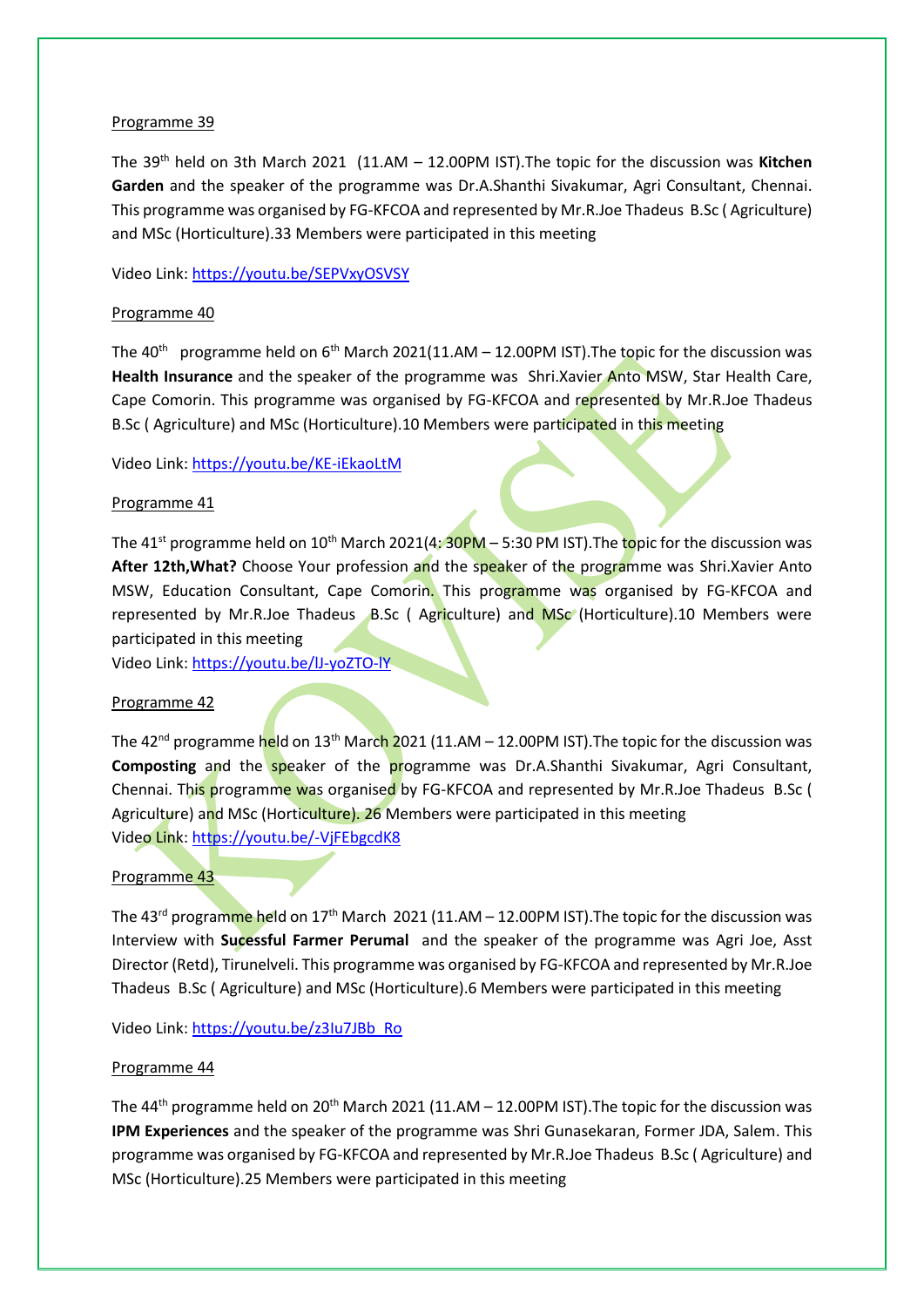#### Video Link[: https://youtu.be/ig0zZOzwGoI](https://youtu.be/ig0zZOzwGoI)

### Programme 45

The 45<sup>th</sup> programme held on 24<sup>th</sup> March 2021 (11.AM – 12.00PM IST). The topic for the discussion was **Interview With Organic Farmer Maheswaran** and the speaker of the programme was Agri Joe, Asst Director (Retd), Tirunelveli. This programme was organised by FG-KFCOA and represented by Mr.R.Joe Thadeus B.Sc ( Agriculture) and MSc (Horticulture).19 Members were participated in this meeting

Video Link[: https://youtu.be/agNH3HOYums](https://youtu.be/agNH3HOYums)

#### Programme 46

The 46<sup>th</sup> programme held on 27<sup>th</sup> March 2021 (11.AM – 12.00PM IST). The topic for the discussion was **Inter-Cultivation In Coconut & Other Tree Crops** and the speaker of the programme was Shri.Dhanasekaran, Retd DDA, Nagercoil. This programme was organised by FG-KFCOA and represented by Mr.R.Joe Thadeus B.Sc ( Agriculture) and MSc (Horticulture). 21 Members were participated in this meeting

Video Link[: https://youtu.be/wF-\\_KeMkLNU](https://youtu.be/wF-_KeMkLNU)

#### Programme 47

The 47<sup>th</sup> programme held on 31<sup>th</sup> March 2021 (11.AM – 12.00PM IST). The topic for the discussion was **Milllets to Rescue** and the speaker of the programme was Smt Rukmani, Organic Consultant, Sriperumpudur. This programme was organised by FG-KFCOA and represented by Mr.R.Joe Thadeus B.Sc (Agriculture) and MSc (Horticulture). 27 Members were participated in this meeting

Video Link[: https://youtu.be/2OHp\\_fFBYV0](https://youtu.be/2OHp_fFBYV0)

## **ACTIVITIES OF KOVISE ECOVERSITY (Formerly KOVISE HALL)**

## Programme 1

The first programme of KOVISE ECOVERSITY, held on 26<sup>th</sup> February 2021 (11.00AM -12.00PM IST). The topic was **HTML Coding for beginners** and the speaker of the programme was Ms.Vishnupriya, Chennai. This programme was organised by INFED School of Kovise Ecoversity . 7 members were participated in this meeting.

Video Link[: https://youtu.be/u2SIKhRs3xA](https://youtu.be/u2SIKhRs3xA)

#### Programme 2

The Second programme of KOVISE ECOVERSITY, held on 4<sup>th</sup> March 2021 (11.00AM -12.00PM IST). The topic was **Basic Functioning about Banks and Opportunites as BC Correspondence and Debt Recovery Agents** and the speaker of the programme was Mr.A.Muthukrishnan, Chief Manager Retd, Indian Overseas Bank. This programme was organised by INFED School of Kovise Ecoversity . 13 Members were participated in this meeting.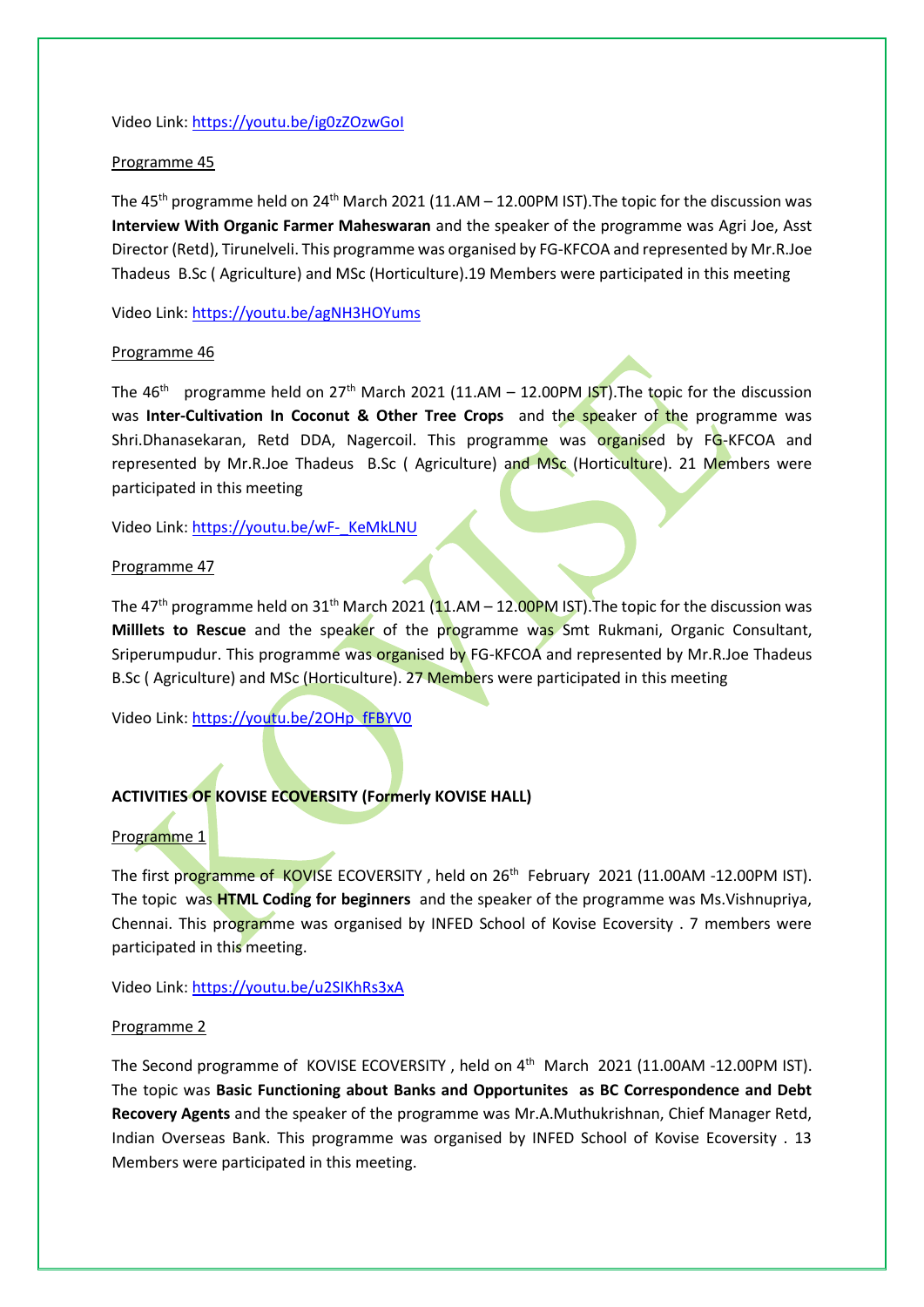Video Link[: https://youtu.be/pxGU8rT6\\_D4](https://youtu.be/pxGU8rT6_D4)

## Programme 3

The Third programme of KOVISE ECOVERSITY, held on 11<sup>th</sup> March 2021 (4.30PM -5.30PM IST). The topic was **Different Agricultural Loans Given by Commercial Banks** and the speaker of the programme was Mr.A.Muthukrishnan, Chief Manager Retd, Indian Overseas Bank. This programme was organised by FARM School of Kovise Ecoversity .19 Members were participated in this meeting.

Video Link[: https://youtu.be/9\\_4nS5jp180](https://youtu.be/9_4nS5jp180)

## Programme 4

The 4<sup>th</sup> programme of KOVISE ECOVERSITY, held on 18<sup>th</sup> March 2021 (4.30PM -5.30PM IST). The topic was **Crop Insurance** and the speaker of the programme was Mr.A.Muthukrishnan, Chief Manager Retd, Indian Overseas Bank. This programme was organised by FARM School of Kovise Ecoversity . 14 Members were participated in this meeting.

Video Link[: https://youtu.be/gwH49s6oztE](https://youtu.be/gwH49s6oztE)

## **Internship Programme:**

Ms. Bhargavi took up internship in Horticulture Therapy for a period of one month

# **HEALTH SUPPORT PROGRAMME**

# **PRADHAN MANTRI JAN AUSHADHI KENDRA (PMJAK)**

**KOVISE FOUNDATION** sponsored its **Special Project (Pradhan Mantri Jan Aushadhi Kendra)** which was established in Seelathikulam Village, Radhapuram Taluk, Thirunelveli District, Tamilnadu, INDIA during the year 2017 through the beneficiary Mr. Suresh. Further Kovise Foundation is sponsoring monthly maintenance charges of the same. In this financial year (April 2020 to March 2021) KOVISE FOUNDATION contributed an amount of **INR 88,700/-** (Rupees Eighty Eight Thousand Seven Hundred only) for the effective running of PMJAK.

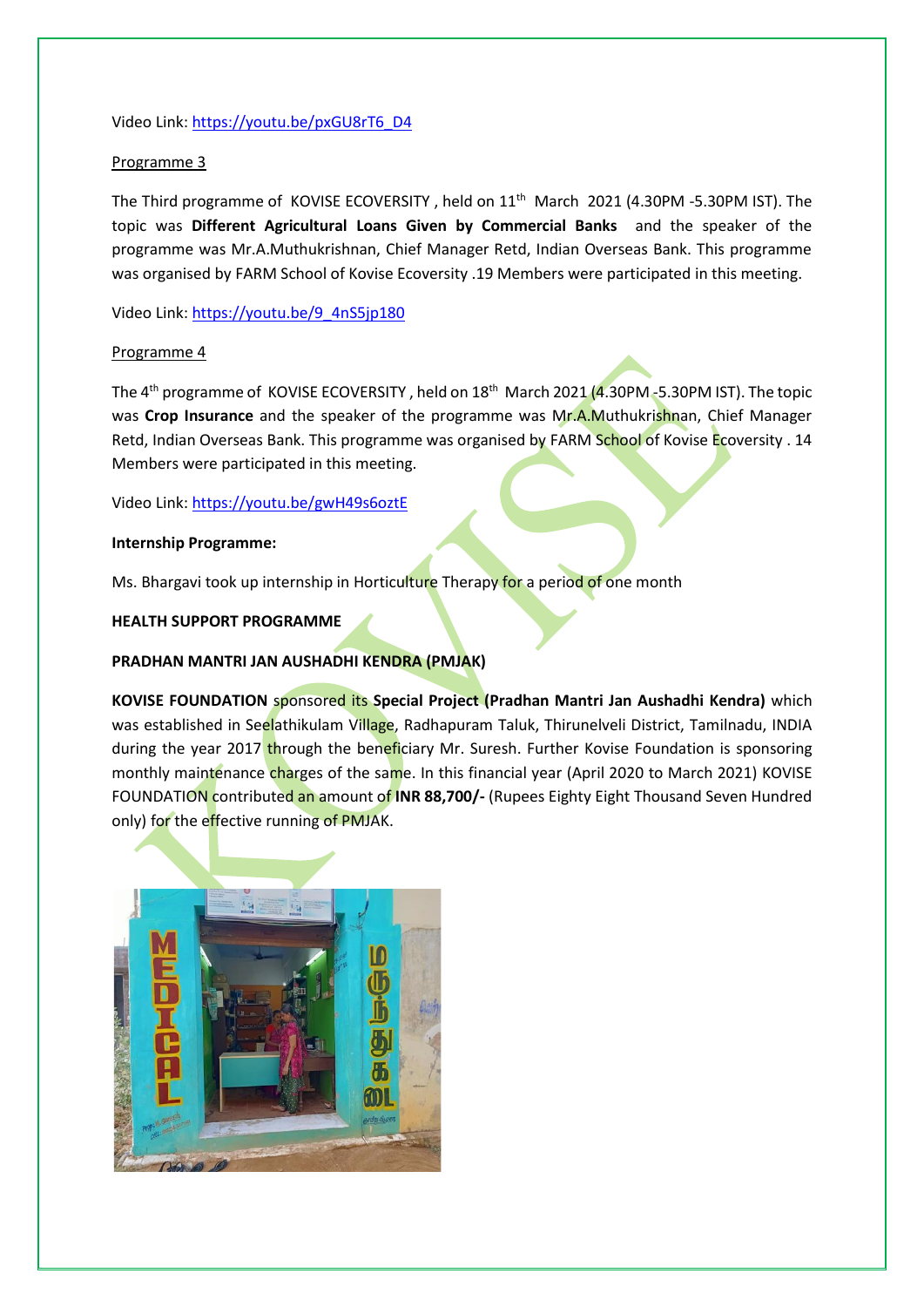#### **DOOR TO DOOR PHYSIOTHERAPY PROGRAMME**

During the month of October 2020, Project Advisor, Health Support Programme Mr.Padmanabhan, Physiotherapist initiated Door to Door Physiotherapy Programme for the physical and mentally disabled people and geriatric patients who are not able to access physiotherapy support during COVID PANDEMIC Period. KOVISE FOUNDATION supported this good cause by sponsoring basic mobile physiotherapy equipment which served for the purpose and encouraged the physiotherapist with a small honorarium for this travel expenses, totally amounting to INR 1,70,000/- (Rupees One Lakh Seventy Thousand only)

During the financial year **of April 2020 – March 2021, KOVISE FOUNDATION** contributed an amount of **INR 2,58,700/-** (Rupees Two Lakhs Fifty Eight Thousand Seven Hundred only) for the **Health Support Programme**

## **NATIVE VILLAGE DEVELOPMENT PROGRAMME**

Under NVDP, to empower youth by skill development, KOVISE FOUNDATION initiated Machinery and Equipment Hiring Project. In this project, KOVISE FOUNDATION sponsored tools and equipment related to plumbing, electrical and civil work and engaged a staff for the same and the technician or skilled personnel's in the village can use this facility on a very low hiring charge. This encouraged many youth to take up their skilled work without owning equipment and machines. Purchase of equipment amounted to INR 34183/- (Rupees thirty four thousand one hundred and eighty three only)

Further KOVISE FOUNDATION sponsored a quasi-hand operated Rotavator machine with all accessories as a promotion of agriculture machinery for small agriculture holdings which indirectly support marginal and small farmers in the village. This facility can be used by the farmers on hiring basis which amounted to Rs. 1,43,250 (Rupees One lakh forty three thousand two hundred and fifty only)

During the financial year **of April 2020 – March 2021, KOVISE FOUNDATION** contributed an amount of **INR 1,77,433/-** (Rupees One lakh Seventy Seven Thousand Four Hundred and thirty three only) for the **Native Village Development Programme**.

## **RELIEF AND REHABILITATION PROGRAMME**

On 8 May 2020, under Relief and Rehabilitation Programme, the foundation contributed an amount of INR 1,000/- (Rupees One Thousand only) for Corona Relief in Chennai through our volunteer Mr.Srinivasan

On 12 May 2020, under Relief and Rehabilitation Programme, the foundation contributed an amount of INR 1,000/- (Rupees One Thousand only) for Corona Relief in Madurai through our supporting organisation Wish to Help Charitable Trust

On 24 May 2020, under Relief and Rehabilitation Programme, the foundation contributed an amount of INR 1,000/- (Rupees One Thousand only) for Corona Relief in tribal villages of Kanyakumari District through our volunteer Mr.Shahul Hameed